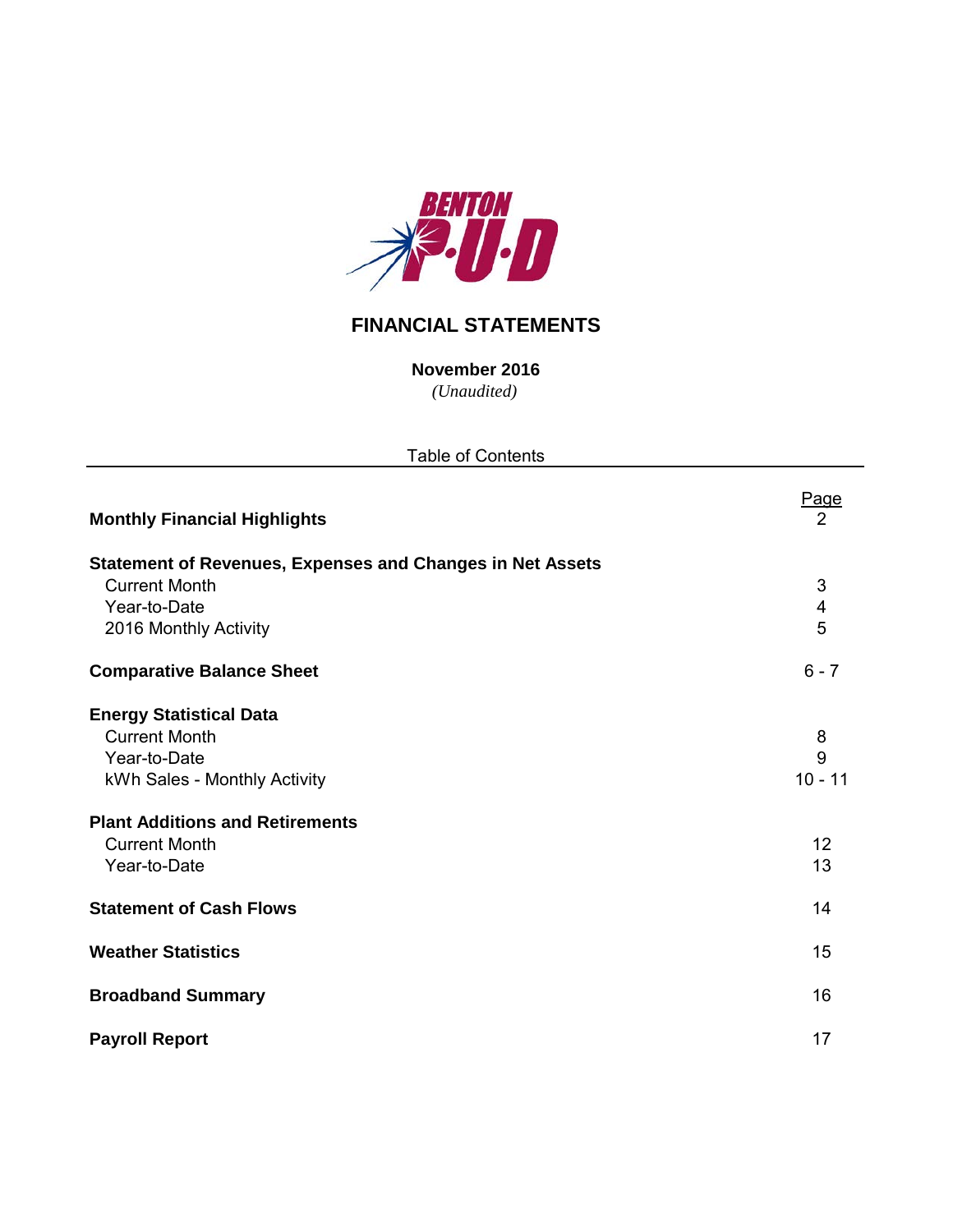

# *Financial Highlights*

## *November 2016*

Financial highlights for the month of November:<br> $\triangleright$  District operations resulted in an increase

- District operations resulted in an increase in net assets of \$88,000 for the month.
- The average temperature of 47.3° was 6.8° above normal. Heating degree days were 31% below the 13 year average.<br>> Total retail kWh billed during November was down 1% from last year.
- 
- $\triangleright$  Total retail kWh billed during November was down 1% from last year.<br> $\triangleright$  Net nower supply costs were \$5.2M for the month with energy sales f Net power supply costs were \$5.2M for the month with energy sales for resale of \$1.7M and an average price of \$28 per MWh.
- November's non-power operating costs of \$2.0 million before taxes and depreciation were 16% above last year.
- $\triangleright$  Net capital expenditures were \$905,000 for the month.

|                                                                                                                                        | (in thousands of dollars) |                            |         |           |            |            |          |                    |            |           |            |            |                  |                |                 |
|----------------------------------------------------------------------------------------------------------------------------------------|---------------------------|----------------------------|---------|-----------|------------|------------|----------|--------------------|------------|-----------|------------|------------|------------------|----------------|-----------------|
|                                                                                                                                        |                           |                            |         |           |            |            |          |                    |            |           |            |            |                  | <b>Amended</b> |                 |
| <b>Change in Net Position</b>                                                                                                          | <b>Jan</b>                | Feb                        | Mar     | Apr       | <b>May</b> | <b>Jun</b> | Jul      | Aug <sup>(1)</sup> | <b>Sep</b> | Oct       | <b>Nov</b> | Dec        | <b>Total YTD</b> | <b>Budget</b>  | <b>Forecast</b> |
| Actual                                                                                                                                 | (S517)                    | (\$1,277)                  | \$969   | (\$1,658) | (\$170)    | \$1,854    | \$1,090  | \$694              | (\$2,302)  | (\$1,182) | \$88       |            | (\$2,411)        |                | (\$1,800)       |
| <b>Budget</b>                                                                                                                          | (S464)                    | (S <sub>1</sub> )<br>.452) | \$511   | (S2, 381) | \$99       | \$1,545    | \$1,478  | \$2,044            | (S1.086)   | (\$1,367) | (S72)      |            | (S1, 144)        | (\$359)        |                 |
| (1) The cumulative YTD impact of budget amendments approved at the September 13 Commission meeting are reflected in the August report. |                           |                            |         |           |            |            |          |                    |            |           |            |            |                  |                |                 |
|                                                                                                                                        |                           |                            |         |           |            |            |          |                    |            |           |            |            |                  | Amended        |                 |
| <b>Net Margin</b>                                                                                                                      | Jan                       | Feb                        | Mar     | Apr       | May        | Jun        | Jul      | Aug                | Sep        | Oct       | <b>Nov</b> | <b>Dec</b> | <b>Total</b>     | <b>Budget</b>  | <b>Forecast</b> |
| <b>Retail Revenues</b>                                                                                                                 | \$10,135                  | \$8,777                    | \$9,344 | \$8,907   | \$9,284    | \$10,856   | \$11,262 | \$11,274           | \$9,337    | \$7,899   | \$7,542    |            | \$104,619        | \$116,882      | \$114,489       |
| Less: Net Power Costs                                                                                                                  | (6,806)                   | (6, 275)                   | (5,947) | (6,601)   | (5,936)    | (6, 828)   | (7, 565) | (7,765)            | (6,900)    | (6, 323)  | (5, 192)   |            | (72, 133)        | (79, 415)      | (78, 984)       |
| Net Margin                                                                                                                             | \$3,329                   | \$2,502                    | \$3,397 | \$2,307   | \$3,348    | \$4,028    | \$3,697  | \$3,510            | \$2,436    | \$1,576   | \$2,350    |            | \$32,486         | \$37,467       | \$35,505        |
|                                                                                                                                        |                           |                            |         |           |            |            |          |                    |            |           |            |            |                  |                |                 |
|                                                                                                                                        |                           |                            |         |           |            |            |          |                    |            |           |            |            |                  | <b>Amended</b> |                 |
| <b>Net Capital Costs</b>                                                                                                               | Jan                       | Feb                        | Mar     | Apr       | May        | <b>Jun</b> | Jul      | Aug                | <b>Sep</b> | Oct       | <b>Nov</b> | <b>Dec</b> | <b>Total</b>     | <b>Budget</b>  | <b>Forecast</b> |
| <b>Capital Expenditures</b>                                                                                                            | \$1,344                   | \$997                      | \$1,275 | \$572     | \$1,175    | \$1,163    | \$1,007  | \$1,687            | \$907      | \$1,792   | \$905      |            | \$12,824         | \$17,726       | \$17,526        |
| Less: Capital Contributions                                                                                                            | (155)                     | (98)                       | (109)   | (53)      | (202)      | (55)       | (33)     | (98)               | (93)       | (88)      | (63)       |            | (1,048)          | (1, 341)       | (1, 341)        |
| Net Capital Costs                                                                                                                      | \$1,188                   | \$899                      | \$1,166 | \$519     | \$974      | \$1,108    | \$974    | \$1,588            | \$814      | \$1,703   | \$842      |            | \$11,776         | \$16,386       | \$16,186        |
|                                                                                                                                        |                           |                            |         |           |            |            |          |                    |            |           |            |            |                  |                |                 |
|                                                                                                                                        |                           |                            |         |           |            |            |          |                    |            |           |            |            | <b>YTD</b>       | Amended        |                 |
| <b>Load Statistics</b>                                                                                                                 | Jan                       | Feb                        | Mar     | Apr       | May        | Jun        | Jul      | Aug                | Sep        | Oct       | <b>Nov</b> | <b>Dec</b> | Average          | <b>Budget</b>  |                 |
| aMW - Retail Sales Billed                                                                                                              | 192                       | 175                        | 145     | 194       | 205        | 257        | 258      | 250                | 190        | 144       | 135        |            | 195              | 200            |                 |
| aMW - Sales for Resale                                                                                                                 | 79                        | 86                         | 101     | 95        | 69         | 57         | 32       | 37                 | 59         | 38        | 85         |            | 67               | 53             |                 |



# **November Power Resource Stack**

 *Issue date: 1/23/16*









| <b>Other Statistics</b>                    |    |        |         |     |         |
|--------------------------------------------|----|--------|---------|-----|---------|
| Unrestricted Undesignated Reserves         | S  | 32.1   | million |     |         |
| Bond Insurance Replacement (designated) \$ |    | 3.0    | million |     |         |
| Power Market Volatility (designated)       | \$ | 3.3    | million |     |         |
| Special Capital (designated)               | S  | 13.7   | million |     |         |
| Construction Account (restricted)          | \$ | 1.5    | million |     |         |
| Customer Deposits (designated)             | \$ | 1.4    | million |     |         |
| Bond Principal & Interest (restricted)     | \$ | 0.6    | million |     |         |
| Bond Reserve Account (restricted)          | \$ | 1.1    | million |     |         |
| Net Utility Plant                          | \$ | 122.4  | million |     |         |
| Long-Term Debt                             | \$ | 64.8   | million |     |         |
| <b>Active Service Agreements</b>           |    | 51.988 |         | 824 | New YTD |
| Non-Contingent Employees                   |    | 153.25 |         |     |         |
| Contingent YTD FTE's                       |    | 3.84   |         |     |         |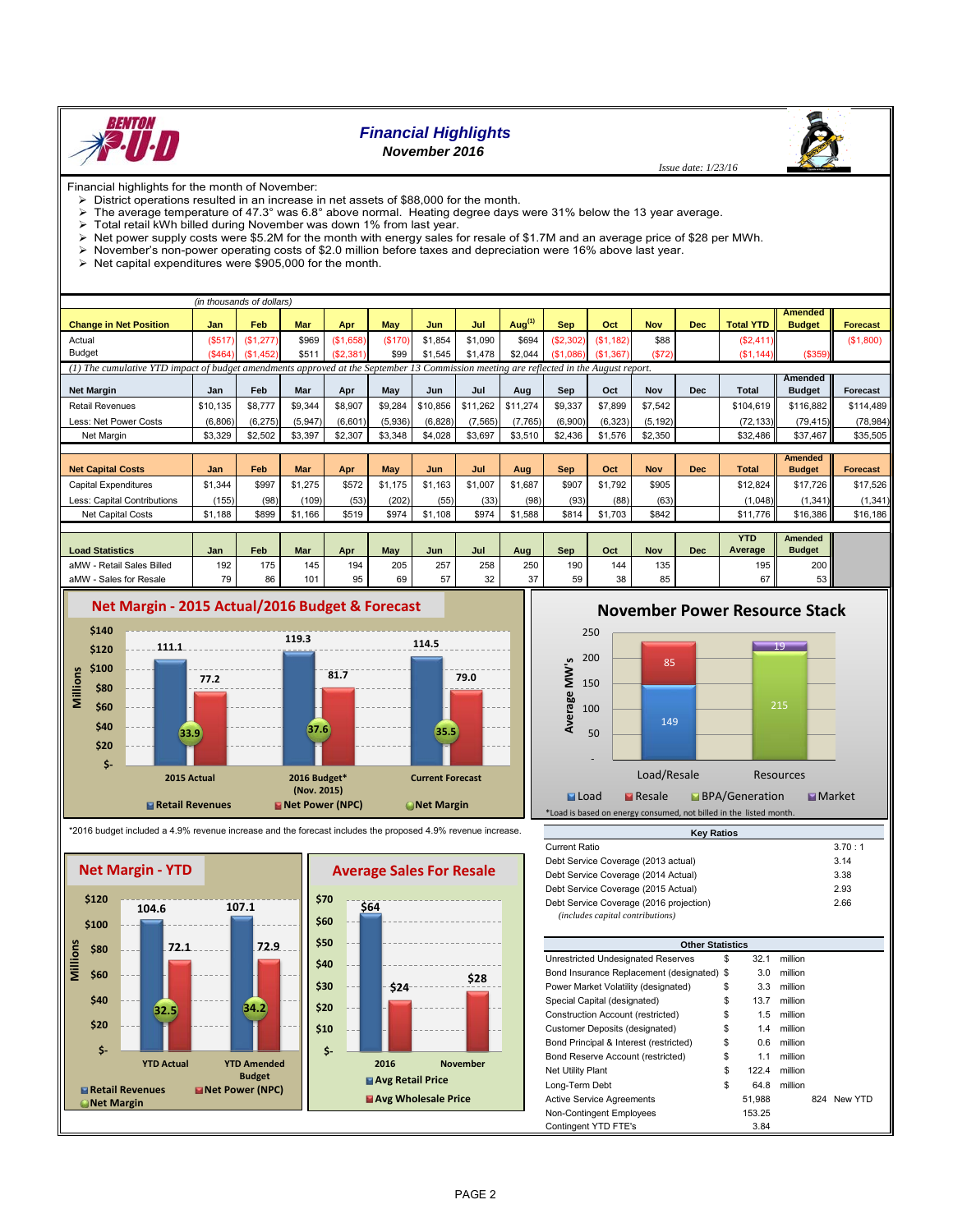#### **PUBLIC UTILITY DISTRICT NO.1 OF BENTON COUNTY STATEMENT OF REVENUES, EXPENSES, AND CHANGE IN NET POSITION NOVEMBER 2016**

|                                                            | 11/30/16      |                                 |                          | 11/30/15      |                          |
|------------------------------------------------------------|---------------|---------------------------------|--------------------------|---------------|--------------------------|
|                                                            | <b>ACTUAL</b> | <b>AMENDED</b><br><b>BUDGET</b> | <b>PCT</b><br><b>VAR</b> | <b>ACTUAL</b> | <b>PCT</b><br><b>VAR</b> |
| <b>OPERATING REVENUES</b>                                  |               |                                 |                          |               |                          |
| Energy Sales - Retail                                      | 8,886,474     | 9,437,787                       | $-6%$                    | 9,002,510     | $-1%$                    |
| <b>Energy Sales for Resale</b>                             | 1,790,359     | 1,969,304                       | $-9%$                    | 1,796,361     | 0%                       |
| Transmission of Power for Others                           | 144,473       | 57,202                          | 153%                     | 75,970        | 90%                      |
| <b>Broadband Revenue</b>                                   | 172,240       | 162,553                         | 6%                       | 154,616       | 11%                      |
| <b>Other Revenue</b>                                       | 92,662        | 87,962                          | 5%                       | 86,948        | 7%                       |
| <b>TOTAL OPERATING REVENUES</b>                            | 11,086,207    | 11,714,808                      | -5%                      | 11,116,405    | 0%                       |
| <b>OPERATING EXPENSES</b>                                  |               |                                 |                          |               |                          |
| <b>Purchased Power</b>                                     | 5,944,929     | 7,147,314                       | $-17%$                   | 6,420,382     | $-7%$                    |
| <b>Purchased Transmission &amp; Ancillary Services</b>     | 1,067,087     | 1,076,803                       | $-1%$                    | 1,066,116     | 0%                       |
| <b>Conservation Program</b>                                | 114,610       | 5,289                           | >200%                    | (317, 407)    | >200%                    |
| <b>Total Power Supply</b>                                  | 7,126,626     | 8,229,406                       | $-13%$                   | 7.169.091     | $-1%$                    |
| Transmission Operation & Maintenance                       | 26.028        | 12.650                          | 106%                     | 5.293         | >200%                    |
| Distribution Operation & Maintenance                       | 835,517       | 709,617                         | 18%                      | 729,442       | 15%                      |
| <b>Broadband Expense</b>                                   | 125,602       | 40,402                          | 211%                     | 67,741        | 85%                      |
| Customer Accounting, Collection & Information              | 327,598       | 291,105                         | 13%                      | 286,389       | 14%                      |
| Administrative & General                                   | 651,714       | 491,305                         | 33%                      | 610,342       | 7%                       |
| Subtotal before Taxes & Depreciation                       | 1,966,459     | 1,545,079                       | 27%                      | 1,699,207     | 16%                      |
| Taxes                                                      | 934,872       | 948,453                         | $-1%$                    | 864,462       | 8%                       |
| Depreciation & Amortization                                | 844,080       | 1,028,444                       | $-18%$                   | 1,017,796     | $-17%$                   |
| <b>Total Other Operating Expenses</b>                      | 3,745,411     | 3,521,976                       | 6%                       | 3,581,465     | 5%                       |
| <b>TOTAL OPERATING EXPENSES</b>                            | 10,872,037    | 11,751,382                      | -7%                      | 10,750,556    | 1%                       |
| <b>OPERATING INCOME (LOSS)</b>                             | 214,171       | (36, 574)                       | >200%                    | 365,849       | $-41%$                   |
| <b>NONOPERATING REVENUES &amp; EXPENSES</b>                |               |                                 |                          |               |                          |
| Interest Income                                            | 32,866        | 25,391                          | 29%                      | 19,796        | 66%                      |
| Other Income                                               | 75,125        | 31,339                          | 140%                     | 37,330        | 101%                     |
| Other Expense                                              |               |                                 | n/a                      |               | n/a                      |
| <b>Interest Expense</b>                                    | (292, 876)    | (253, 353)                      | 16%                      | (216, 434)    | 35%                      |
| Debt Discount/Premium Amortization & Loss on Defeased Debt | 35,022        | 35,230                          | $-1%$                    | 35,685        | $-2%$                    |
| MtM Gain/(Loss) on Investments                             | (39, 252)     | $\sim$                          | n/a                      | (6,080)       | >200%                    |
| <b>TOTAL NONOPERATING REVENUES &amp; EXPENSES</b>          | (189, 116)    | (161, 393)                      | 17%                      | (129, 703)    | 46%                      |
| <b>INCOME (LOSS) BEFORE CAPITAL CONTRIBUTIONS</b>          | 25,055        | (197, 967)                      | $-113%$                  | 236,146       | -89%                     |
| <b>CAPITAL CONTRIBUTIONS</b>                               | 63,096        | 125,925                         | $-50%$                   | 415,131       | $-85%$                   |
| <b>CHANGE IN NET POSITION</b>                              | 88,151        | (72, 042)                       | >200%                    | 651,277       | $-86%$                   |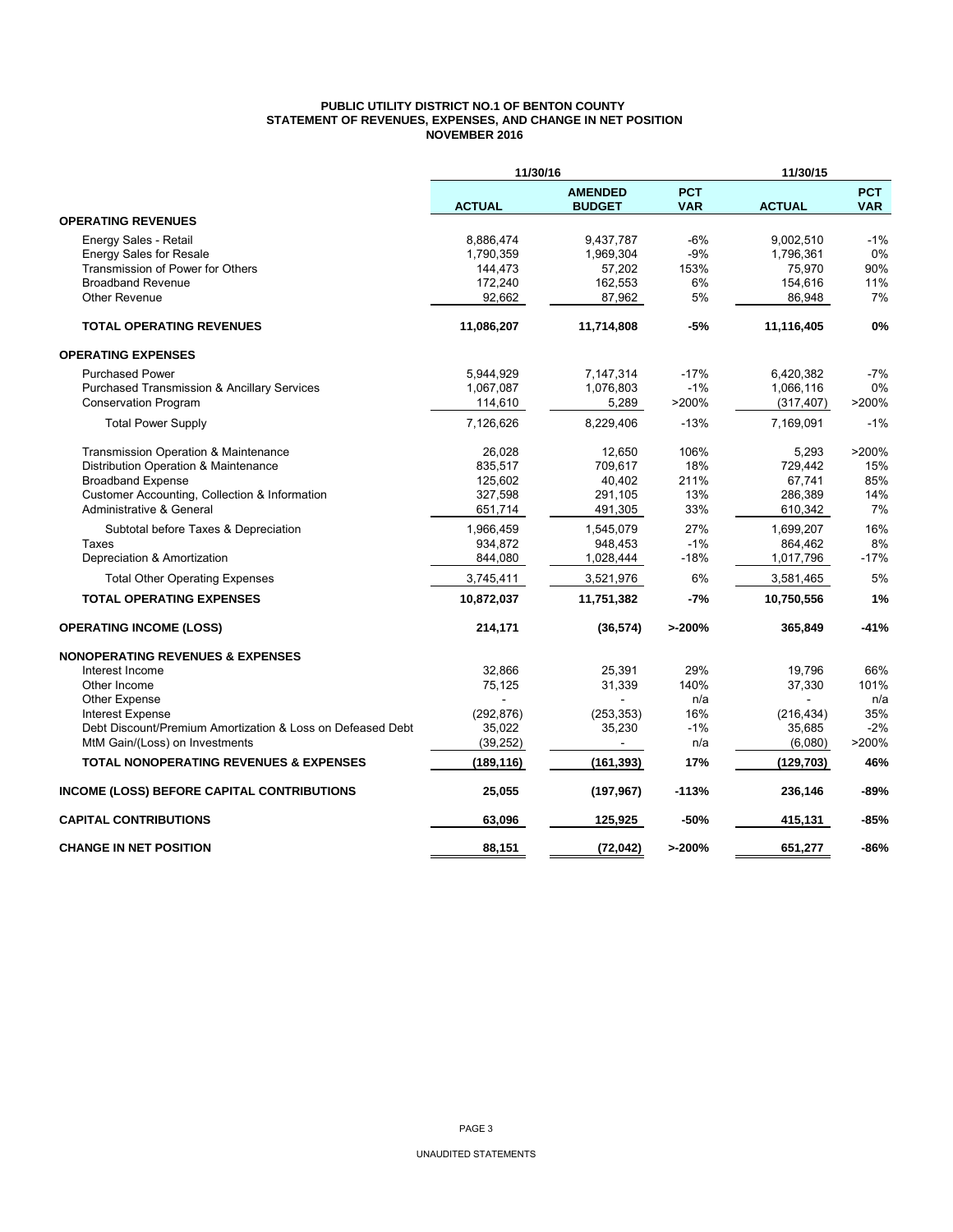#### **PUBLIC UTILITY DISTRICT NO.1 OF BENTON COUNTY STATEMENT OF REVENUES, EXPENSES, AND CHANGE IN NET POSITION YEAR TO DATE**

|                                                                                              |                        | 11/30/2016             |              | 11/30/2015             |                 |
|----------------------------------------------------------------------------------------------|------------------------|------------------------|--------------|------------------------|-----------------|
|                                                                                              |                        | <b>AMENDED</b>         | <b>PCT</b>   |                        | <b>PCT</b>      |
|                                                                                              | <b>ACTUAL</b>          | <b>BUDGET</b>          | <b>VAR</b>   | <b>ACTUAL</b>          | <b>VAR</b>      |
| <b>OPERATING REVENUES</b>                                                                    |                        |                        |              |                        |                 |
| Energy Sales - Retail                                                                        | \$108,340,371          | 110,905,996            | $-2%$        | 106,508,291            | 2%              |
| <b>Energy Sales for Resale</b>                                                               | 13,537,507             | 15,356,079             | $-12%$       | 16,364,886             | $-17%$          |
| Transmission of Power for Others                                                             | 773,031                | 731,643                | 6%           | 591,786                | 31%             |
| <b>Broadband Revenue</b><br><b>Other Revenue</b>                                             | 1,873,212<br>1,616,846 | 1,893,817<br>1,445,588 | $-1%$<br>12% | 1,822,332<br>1,425,195 | 3%<br>13%       |
|                                                                                              |                        |                        |              |                        |                 |
| <b>TOTAL OPERATING REVENUES</b>                                                              | 126,140,967            | 130,333,123            | -3%          | 126,712,490            | 0%              |
| <b>OPERATING EXPENSES</b>                                                                    |                        |                        |              |                        |                 |
| <b>Purchased Power</b>                                                                       | 73,935,880             | 76,729,990             | $-4%$        | 75,718,293             | $-2%$           |
| <b>Purchased Transmission &amp; Ancillary Services</b>                                       | 11,933,685             | 12,078,046             | $-1%$        | 11,787,832             | 1%              |
| <b>Conservation Program</b>                                                                  | 574,152                | 206,733                | 178%         | 410,246                | >200%           |
| <b>Total Power Supply</b>                                                                    | 86,443,717             | 89,014,769             | $-3%$        | 87,916,371             | $-2%$           |
| Transmission Operation & Maintenance                                                         | 239,688                | 136,150                | 76%          | 92,126                 | 160%            |
| Distribution Operation & Maintenance                                                         | 8,204,127              | 8,334,248              | $-2%$        | 8,140,833              | 1%              |
| <b>Broadband Expense</b>                                                                     | 852,192                | 774,013                | 10%          | 880,172                | $-3%$           |
| Customer Accounting, Collection & Information                                                | 3,124,725              | 3,319,830              | $-6%$        | 3,353,238              | $-7%$           |
| Administrative & General                                                                     | 5,739,338              | 5,911,013              | $-3%$        | 6,557,180              | $-12%$          |
| Subtotal before Taxes & Depreciation                                                         | 18,160,071             | 18,475,254             | $-2%$        | 19,023,549             | $-5%$           |
| Taxes                                                                                        | 11,490,066             | 11,485,914             | 0%           | 11,148,681             | 3%              |
| Depreciation & Amortization                                                                  | 11,765,652             | 12,133,211             | $-3%$        | 12, 167, 851           | $-3%$           |
| <b>Total Other Operating Expenses</b>                                                        | 41,415,788             | 42,094,379             | $-2%$        | 42,340,081             | $-2%$           |
| <b>TOTAL OPERATING EXPENSES</b>                                                              | 127,859,505            | 131,109,148            | $-2%$        | 130,256,452            | $-2%$           |
| <b>OPERATING INCOME (LOSS)</b>                                                               | (1,718,539)            | (776, 025)             | 121%         | (3,543,962)            | $-52%$          |
| <b>NONOPERATING REVENUES &amp; EXPENSES</b>                                                  |                        |                        |              |                        |                 |
| Interest Income                                                                              | 292,139                | 268,387                | 9%           | 220,156                | 33%             |
| Other Income                                                                                 | 302,815                | 344,729                | $-12%$       | 490,663                | $-38%$          |
| Other Expense                                                                                |                        |                        | n/a          |                        | n/a             |
| <b>Interest Expense</b>                                                                      | (2,424,965)            | (2,412,208)<br>187,530 | 1%<br>$-51%$ | (2, 552, 158)          | $-5%$<br>$-76%$ |
| Debt Discount/Premium Amortization & Loss on Defeased Debt<br>MtM Gain/(Loss) on Investments | 91,968<br>(2,670)      |                        | n/a          | 385,112<br>48,820      | $-105%$         |
|                                                                                              |                        |                        | 8%           |                        | 24%             |
| <b>TOTAL NONOPERATING REVENUES &amp; EXPENSES</b>                                            | (1,740,713)            | (1,611,562)            |              | (1,407,407)            |                 |
| <b>INCOME (LOSS) BEFORE CAPITAL CONTRIBUTIONS</b>                                            | (3,459,251)            | (2,387,587)            | 45%          | (4,951,369)            | $-30%$          |
| <b>CAPITAL CONTRIBUTIONS</b>                                                                 | 1,048,342              | 1,243,584              | $-16%$       | 2,320,780              | $-55%$          |
| <b>CHANGE IN NET POSITION</b>                                                                | (2,410,909)            | (1, 144, 003)          | 111%         | (2,630,589)            | $-8%$           |
| TOTAL NET POSITION, BEGINNING OF YEAR                                                        | 116,306,568            | 116,306,568            | 0%           | 118,738,421            | $-2%$           |
| TOTAL NET POSITION, END OF YEAR                                                              | 113,895,659            | 115,162,565            | $-1%$        | 116,107,832            | $-2%$           |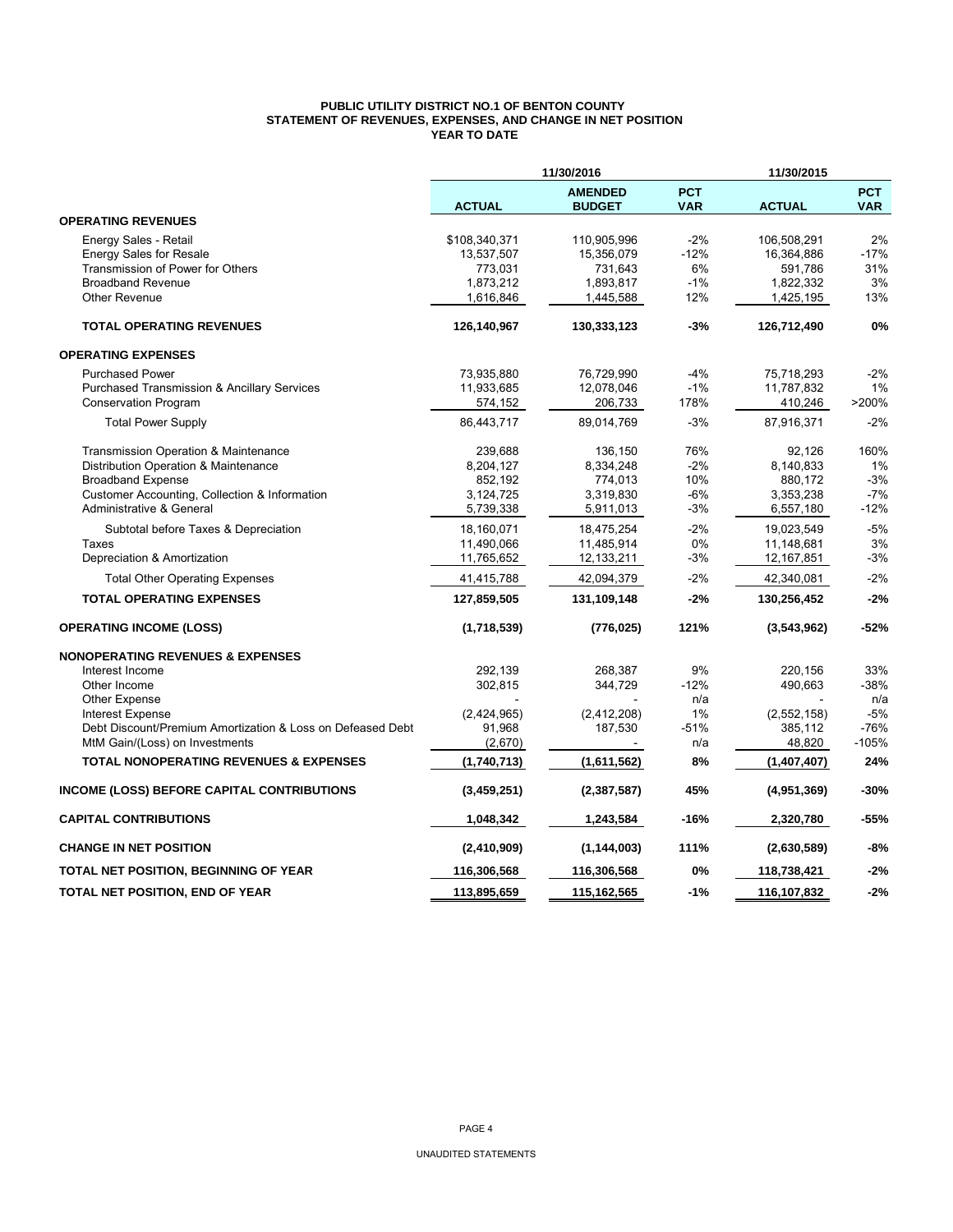#### **PUBLIC UTILITY DISTRICT NO. 1 OF BENTON COUNTY STATEMENT OF REVENUES, EXPENSES, AND CHANGE IN NET POSITION 2016 MONTHLY ACTIVITY**

|                                                        | January     | February                  | March          | <b>April</b>            | May          | June        | July                                   | August     | September     | October                     | November    | December | <b>Total</b>  |
|--------------------------------------------------------|-------------|---------------------------|----------------|-------------------------|--------------|-------------|----------------------------------------|------------|---------------|-----------------------------|-------------|----------|---------------|
| <b>OPERATING REVENUES</b>                              |             |                           |                |                         |              |             |                                        |            |               |                             |             |          |               |
| Energy Sales - Retail                                  | \$9,911,477 | \$8,688,046               | \$10,050,551   | \$8,592,295             | \$9,132,175  |             | \$12,141,371 \$12,174,362 \$12,134,035 |            | \$8,334,108   | \$8,295,477                 | \$8,886,474 |          | \$108,340,371 |
| <b>Energy Sales for Resale</b>                         | 1,484,296   | 1,363,659                 | 1,537,368      | 1,173,525               | 1,047,005    | 1,073,427   | 826,988                                | 1,000,287  | 1,369,706     | 870,887                     | 1,790,359   |          | 13,537,507    |
| Transmission of Power for Others                       | 68,103      | 77,460                    | 93,851         | 97,686                  | 67,768       | 40,767      | 41,557                                 | 47,624     | 42,200        | 51,544                      | 144,473     |          | 773,033       |
| <b>Broadband Revenue</b>                               | 162,760     | 171,089                   | 168,670        | 167,896                 | 168,783      | 170,101     | 169,708                                | 173,642    | 175,088       | 173,235                     | 172,240     |          | 1,873,212     |
| Other Electric Revenue                                 | 41,560      | 114,818                   | 538,251        | 77,069                  | 152,767      | 100,373     | 186,859                                | 147,476    | 93,970        | 71,043                      | 92,662      |          | 1,616,848     |
| <b>TOTALOPERATING REVENUES</b>                         | 11.668.196  | 10.415.072                | 12,388,691     | 10,108,471              | 10,568,498   | 13,526,039  | 13,399,474                             | 13,503,064 | 10.015.072    | 9.462.186                   | 11.086.208  |          | 126.140.971   |
| <b>OPERATING EXPENSES</b>                              |             |                           |                |                         |              |             |                                        |            |               |                             |             |          |               |
| <b>Purchased Power</b>                                 | 7,209,954   | 6,598,428                 | 6,395,487      | 6,762,894               | 5,933,494    | 6,878,606   | 7,316,031                              | 7,677,384  | 7,083,627     | 6,135,048                   | 5,944,929   |          | 73,935,882    |
| <b>Purchased Transmission &amp; Ancillary Services</b> | 1,123,440   | 1,000,290                 | 1,149,342      | 1,048,210               | 1,095,458    | 1,130,664   | 1,120,410                              | 1,110,988  | 1,106,774     | 981,023                     | 1,067,087   |          | 11,933,686    |
| <b>Conservation Program</b>                            | 22,430      | 120,266                   | 26,344         | 60,645                  | 22,082       | (66, 815)   | (3,062)                                | 24,170     | 124,031       | 129,451                     | 114,610     |          | 574,152       |
| <b>Total Power Supply</b>                              | 8,355,824   | 7,718,984                 | 7,571,173      | 7,871,749               | 7,051,034    | 7,942,455   | 8,433,379                              | 8,812,542  | 8,314,432     | 7,245,522                   | 7,126,626   |          | 86,443,720    |
| Transmission Operation & Maintenance                   | 7,546       | 2,615                     | 19,605         | 33,026                  | 18,489       | 22,498      | 7,375                                  | 22,999     | 60,409        | 19,099                      | 26,028      |          | 239,689       |
| Distribution Operation & Maintenance                   | 639,737     | 773,430                   | 714,348        | 707,747                 | 790,398      | 713,118     | 667,475                                | 794,699    | 887,170       | 680,487                     | 791,681     |          | 8,160,290     |
| <b>Broadband Expense</b>                               | 25,524      | 51,636                    | 83,545         | 78,214                  | 87,954       | 79,551      | 82,677                                 | 89,218     | 76,567        | 71,703                      | 125,602     |          | 852,191       |
| Customer Accounting, Collection & Information          | 190,012     | 277,209                   | 326,396        | 278,252                 | 306,587      | 298,830     | 263,892                                | 275,702    | 294,877       | 285,371                     | 327,598     |          | 3,124,726     |
| Administrative & General                               | 637,442     | 556,470                   | 507,316        | 530,492                 | 487,474      | 450,863     | 495,672                                | 510,590    | 490,959       | 420,347                     | 695,550     |          | 5,783,175     |
| Subtotal before Taxes & Depreciation                   | 1,500,261   | 1,661,360                 | 1,651,210      | 1,627,731               | 1,690,902    | 1,564,860   | 1,517,091                              | 1,693,208  | 1,809,982     | 1,477,007                   | 1,966,459   |          | 18,160,071    |
| Taxes                                                  | 1,235,004   | 1,079,121                 | 1,019,926      | 966,648                 | 948,699      | 1,080,272   | 1,135,272                              | 1,189,657  | 1,000,184     | 900,413                     | 934,872     |          | 11,490,068    |
| Depreciation & Amortization                            | 1,191,201   | 1,202,757                 | 1,194,304      | 1,199,710               | 1,104,863    | 1,036,216   | 1,123,931                              | 1,110,123  | 1,118,106     | 640,360                     | 844,080     |          | 11,765,651    |
| <b>Total Other Operating Expenses</b>                  | 3,926,466   | 3,943,238                 | 3,865,440      | 3,794,089               | 3,744,464    | 3,681,348   | 3,776,294                              | 3,992,988  | 3,928,272     | 3,017,780                   | 3,745,411   |          | 41,415,790    |
| <b>TOTAL OPERATING EXPENSES</b>                        | 12,282,290  | 11,662,222                | 11,436,613     | 11,665,838              | 10,795,498   | 11,623,803  | 12,209,673                             | 12,805,530 | 12,242,704    | 10,263,302                  | 10,872,037  |          | 127,859,510   |
| <b>OPERATING INCOME (LOSS)</b>                         | (614, 094)  | (1, 247, 150)             | 952,078        | (1, 557, 367)           | (227,000)    | 1,902,236   | 1,189,801                              | 697,534    | (2, 227, 632) | (801, 116)                  | 214,171     |          | (1,718,539)   |
| <b>NONOPERATING REVENUES &amp; EXPENSES</b>            |             |                           |                |                         |              |             |                                        |            |               |                             |             |          |               |
| Interest Income                                        | 26,798      | 26,236                    | 29,676         | 12,269                  | 28,586       | 25,894      | 35,461                                 | 26,236     | 17,822        | 30,294                      | 32,866      |          | 292,138       |
| Other Income                                           | 9           | 50                        | 98,287         | 22,533                  | 26,652       | 23,075      | 23,101                                 | 23,081     | 30,599        | (19, 695)                   | 75,125      |          | 302,817       |
| Other Expense                                          |             |                           | $\overline{a}$ |                         |              |             |                                        |            |               | $\sim$                      |             |          |               |
| <b>Interest Expense</b>                                | (179, 979)  | (178, 913)                | (273, 389)     | (220, 230)              | (210, 296)   | (210, 530)  | (210, 403)                             | (219, 326) | (211, 173)    | (217, 852)                  | (292, 876)  |          | (2,424,967)   |
| Debt Discount & Expense Amortization                   | 35,230      | 35,230                    | 35,230         | 35,230                  | 35,230       | 35,230      | 35,230                                 | 35,230     | 35,230        | (260, 124)                  | 35,022      |          | 91,968        |
| MtM Gain/(Loss) on Investments                         | 59,560      | (10, 640)                 | 18,020         | (3,260)                 | (25,040)     | 23,340      | (16, 498)                              | 33,000     | (40, 120)     | (1,780)                     | (39, 252)   |          | (2,670)       |
| Loss in Joint Ventures/Special Assessments             | $\sim$      | $\sim$                    | $\sim$         | $\sim$                  | $\sim$       | $\sim$      | $\sim$                                 | $\sim$     | $\sim$        | $\sim$                      | $\sim$      |          | $\sim$        |
| <b>TOTAL NONOPERATING REV/EXP</b>                      | (58, 382)   | (128, 037)                | (92, 176)      | (153, 458)              | (144, 868)   | (102, 991)  | (133, 109)                             | (101, 779) | (167, 642)    | (469, 157)                  | (189, 115)  |          | (1,740,714)   |
| INCOME (LOSS) BEFORE CAPITAL CONTRIBUTIONS             | (672, 476)  | (1,375,187)               | 859.902        | (1,710,825)             | (371, 868)   | 1,799,245   | 1,056,692                              | 595,755    | (2,395,274)   | (1, 270, 273)               | 25,056      |          | (3,459,253)   |
| <b>CAPITAL CONTRIBUTIONS</b>                           | 155,353     | 97,986                    | 109,333        | 52,806                  | 201,727      | 55,050      | 33,184                                 | 98.229     | 93.445        | 88,132                      | 63,096      |          | 1,048,341     |
| <b>CHANGE IN NET POSITION</b>                          |             | (\$517,123) (\$1,277,201) |                | \$969,235 (\$1,658,019) | (\$170, 141) | \$1,854,295 | \$1,089,876                            | \$693,984  |               | (\$2,301,829) (\$1,182,141) | \$88,152    | \$0      | (\$2,410,912) |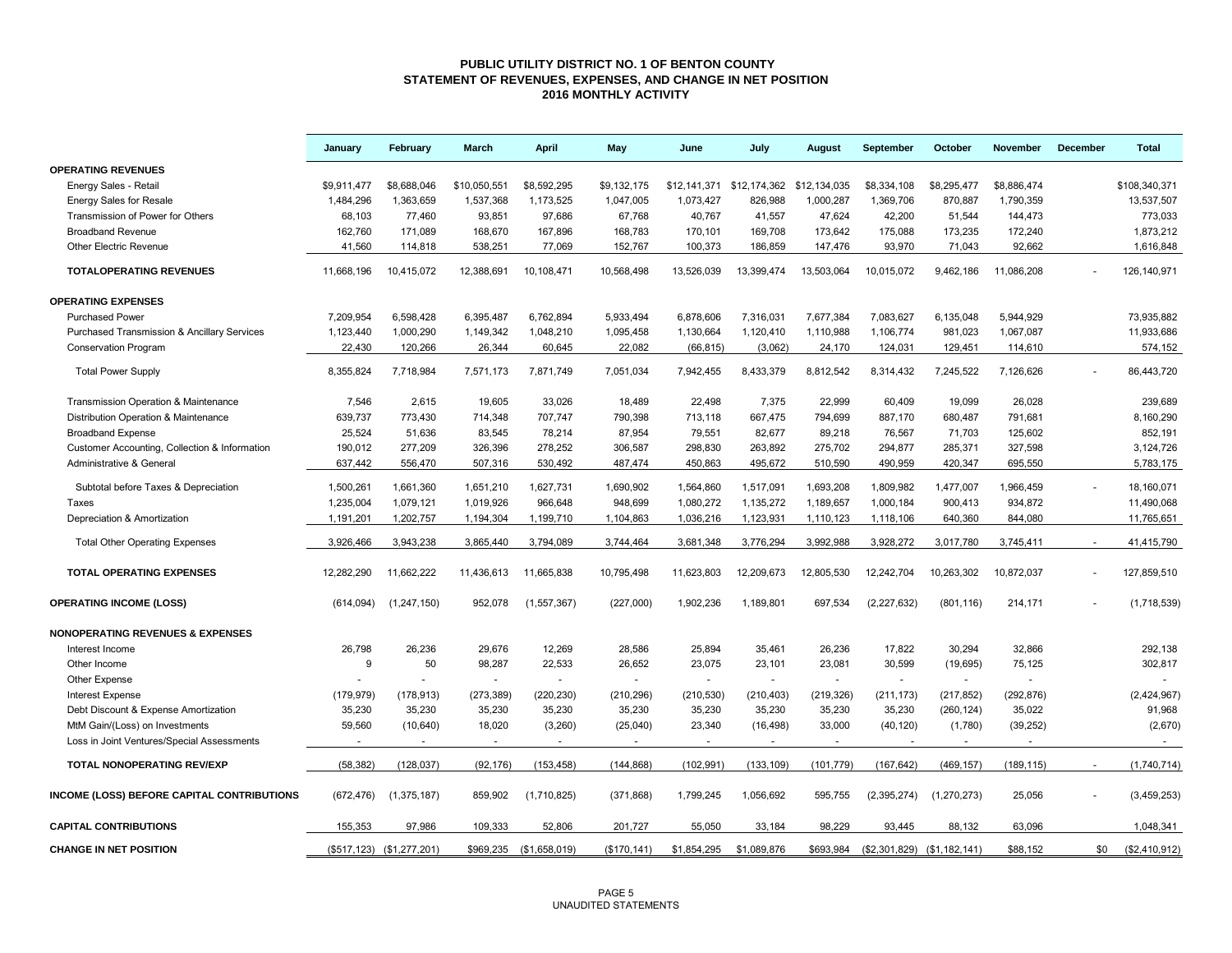# **PUBLIC UTILITY DISTRICT NO. 1 OF BENTON COUNTY COMPARATIVE STATEMENT OF NET POSITION ASSETS AND DEFERRED OUTFLOWS OF RESOURCES**

|                                                           |                 |                 | Increase/(Decrease) |         |
|-----------------------------------------------------------|-----------------|-----------------|---------------------|---------|
|                                                           | 11/30/2016      | 11/30/2015      | Amount              | Percent |
| <b>ASSETS</b>                                             |                 |                 |                     |         |
|                                                           |                 |                 |                     |         |
| <b>CURRENT ASSETS</b>                                     |                 |                 |                     |         |
| Cash & Cash Equivalents                                   |                 |                 |                     |         |
| Unrestricted Cash & Cash Equivalents                      | \$39.548.739    | \$28,407,772    | \$11,140,967        |         |
| 128.82<br><b>Restricted Construction Account</b>          | 1,482,409       |                 | 1,482,409           |         |
| 136 Investments                                           | (6,848,225)     | 1,466,703       | (8,314,927)         |         |
| 128.2 Designated Debt Service Reserve Fund                | 3,032,152       | 3,056,020       | (23, 868)           |         |
| 128.22 Designated Power Market Voltly                     | 3,300,000       | 4,300,000       | (1,000,000)         |         |
| 128.23 Designated Special Capital Rsv                     | 13,740,418      | 6,700,000       | 7,040,418           |         |
| 134.6 Designated Customer Deposits                        | 1,400,000       | 1,400,000       |                     |         |
| Accounts Receivable, net                                  | 6,154,550       | 7,951,885       | (1,797,335)         |         |
| <b>BPA Prepay Receivable</b>                              | 600,000         | 600,000         | $\overline{a}$      |         |
| <b>Accrued Interest Receivable</b>                        | 29,189          | 46,725          | (17, 536)           |         |
| <b>Wholesale Power Receivable</b>                         | 1,427,692       | 1,179,528       | 248,163             |         |
| <b>Accrued Unbilled Revenue</b>                           | 3,400,000       | 3,700,000       | (300,000)           |         |
| <b>Inventory Materials &amp; Supplies</b>                 | 5,687,693       | 5,118,255       | 569,438             |         |
| Prepaid Expenses & Option Premiums                        | 366,845         | 223,596         | 143,249             |         |
| <b>Total Current Assets</b>                               | 73,321,463      | 64,150,484      | 9,170,979           | 14%     |
|                                                           |                 |                 |                     |         |
| <b>NONCURRENT ASSETS</b>                                  |                 |                 |                     |         |
| <b>Restricted Bond Reserve Fund</b>                       | 1,107,865       | 1,083,997       | 23.868              |         |
| <b>Other Receivables</b>                                  | 96,714          | 95,161          | 1,553               |         |
| <b>Unamortized Debt Expense</b>                           |                 |                 | ٠                   |         |
| <b>Preliminary Surveys</b>                                | 50,006          | 439,922         | (389, 916)          |         |
| <b>BPA Prepay Receivable</b>                              | 6,500,000       | 7,100,000       | (600,000)           |         |
| Deferred Purchased Power Costs                            | 7,051,376       | 7,706,692       | (655, 316)          |         |
| <b>Deferred Conservation Costs</b>                        |                 |                 | ÷.                  |         |
| Other Deferred Charges                                    | 66,074          | 0               | 66,074              |         |
|                                                           | 14,872,035      | 16,425,772      | (953, 737)          | $-9%$   |
| <b>Utility Plant</b>                                      |                 |                 |                     |         |
|                                                           |                 |                 |                     |         |
| Land and Intangible Plant                                 | 3,472,760       | 3,411,773       | 60,987              |         |
| <b>Electric Plant in Service</b>                          | 303,538,175     | 293,328,952     | 10,209,223          |         |
| <b>Construction Work in Progress</b>                      | 5,585,292       | 3,526,298       | 2,058,993           |         |
| <b>Accumulated Depreciation</b>                           | (190, 188, 719) | (179, 982, 299) | (10, 206, 420)      |         |
| <b>Net Utility Plant</b>                                  | 122,407,507     | 120,284,725     | 2,122,783           | 2%      |
| <b>Total Noncurrent Assets</b>                            | 137,279,542     | 136,710,497     | 569.046             | 0%      |
| <b>Total Assets</b>                                       | 210,601,005     | 200,860,981     | 9,740,024           | 5%      |
|                                                           |                 |                 |                     |         |
| DEFERRED OUTFLOWS OF RESOURCES                            |                 |                 |                     |         |
| Unamortized Loss on Defeased Debt                         | (985)           | 85,387          | (86, 372)           |         |
| Pension Deferred Outflow                                  | 1,319,722       | 608,285         | 711,437             |         |
| Accumulated Decrease in Fair Value of Hedging Derivatives | 504,715         | 869,460         | (364, 746)          |         |
| <b>Total Deferred Outflows of Resources</b>               | 1,823,452       | 1,563,132       | 260,320             |         |
|                                                           |                 |                 |                     |         |
|                                                           |                 |                 |                     |         |
| TOTAL ASSETS & DEFERRED OUTFLOWS OF RESOURCES             | 212,424,457     | 202,424,113     | 10,000,344          | 5%      |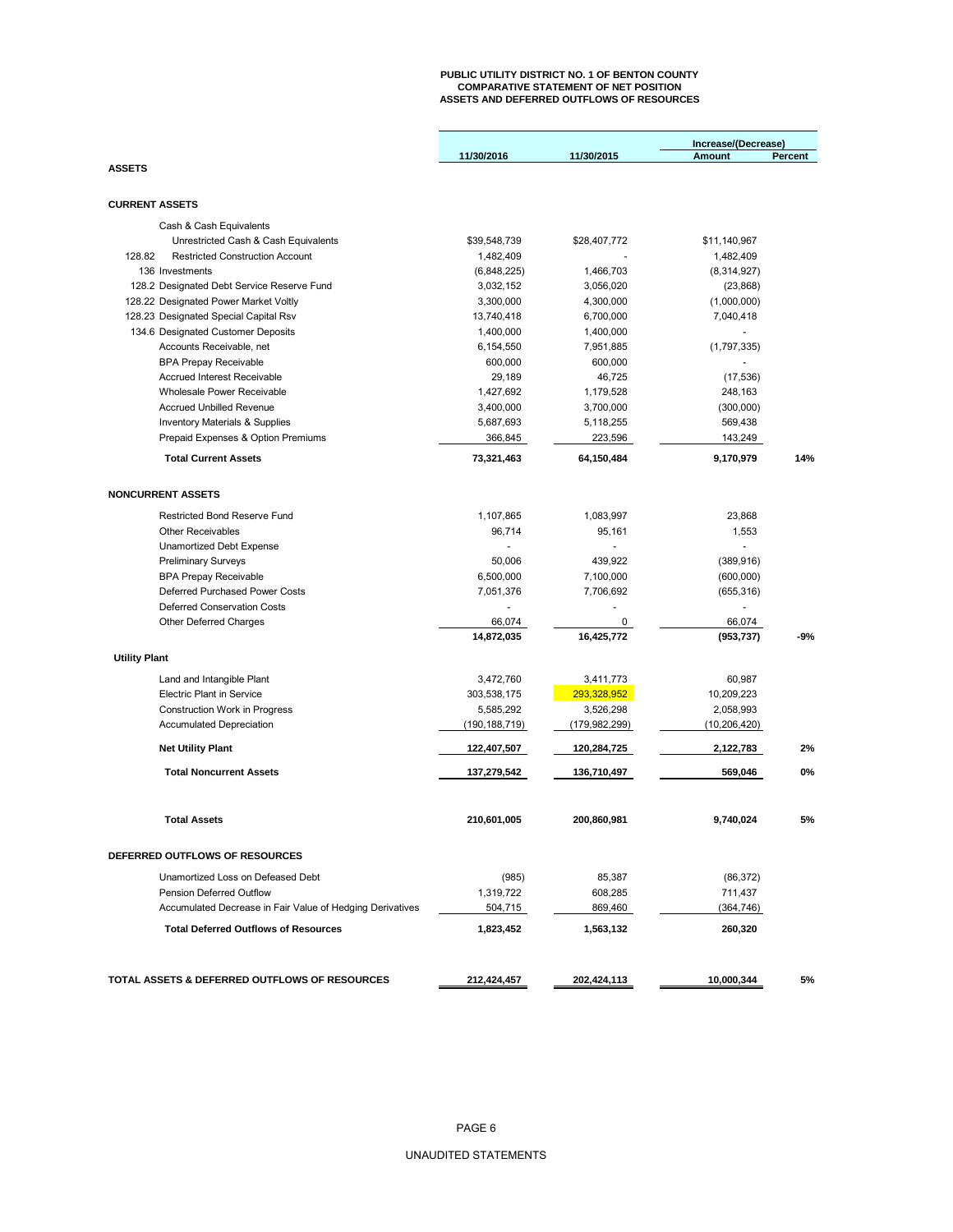# **PUBLIC UTILITY DISTRICT NO. 1 OF BENTON COUNTY COMPARATIVE STATEMENT OF NET POSITION LIABILITIES AND DEFERRED INFLOWS OF RESOURCES**

|                       |                                                                                   |                        |                           | Increase/(Decrease)  |         |
|-----------------------|-----------------------------------------------------------------------------------|------------------------|---------------------------|----------------------|---------|
| <b>LIABILITIES</b>    |                                                                                   | 11/30/2016             | 11/30/2015                | Amount               | Percent |
|                       |                                                                                   |                        |                           |                      |         |
|                       | <b>CURRENT LIABILITIES</b>                                                        |                        |                           |                      |         |
|                       |                                                                                   | \$34,252               | \$136,183                 |                      |         |
|                       | <b>Warrants Outstanding</b>                                                       |                        |                           | (\$101,931)          |         |
|                       | <b>Accounts Payable</b>                                                           | 9,082,649              | 8,527,234                 | 555,415              |         |
|                       | <b>Customer Deposits</b>                                                          | 1,468,567              | 1,415,194                 | 53,372               |         |
|                       | Accrued Taxes Payable                                                             | 3,015,166<br>2,736,979 | 2,907,971                 | 107,195              |         |
|                       | <b>Other Current &amp; Accrued Liabilities</b><br><b>Accrued Interest Payable</b> |                        | 1,565,529                 | 1,171,450<br>349,240 |         |
|                       |                                                                                   | 539,967                | 190,726                   |                      |         |
|                       | Revenue Bonds, Current Portion                                                    | 2,920,000              | 1,965,000                 | 955,000              |         |
|                       | <b>Total Current Liabilities</b>                                                  | 19,797,580             | 16,707,838                | 3,089,742            | 18%     |
|                       |                                                                                   |                        |                           |                      |         |
|                       | <b>NONCURRENT LIABILITIES</b>                                                     |                        |                           |                      |         |
|                       | 2005 Bond Issue                                                                   |                        |                           |                      |         |
|                       | 2010 Bond Issue                                                                   | 17,345,000             | 17,345,000                |                      |         |
|                       | 2011 Bond Issue                                                                   | 18,150,557             | 30,425,000                | (12, 274, 443)       |         |
|                       | 2016 Bond Issue                                                                   | 26,422,466             |                           |                      |         |
| 225.06                | <b>Unamortized Prem on 2005 Bonds</b><br>Unamortized Prem on 2011 Bonds           | 0<br>935,557           | 0<br>3,136,743            | 0                    |         |
| 225.08<br>225.09      | <b>Unamortized Prem on 2016 Bonds</b>                                             |                        | 0                         | (2,201,186)          |         |
|                       | <b>Unamortized Premium &amp; Discount</b>                                         | 3,952,466              |                           |                      |         |
|                       |                                                                                   |                        | 3,136,743                 | (3, 136, 743)        |         |
|                       | Pension Liability                                                                 | 11,207,451             | 8,695,790                 | 2,511,661            |         |
|                       | Deferred Revenue                                                                  | 530,549                | 621,979                   | (91, 430)            |         |
|                       | <b>BPA Prepay Incentive Credit</b>                                                | 1,908,227              | 2,069,483                 | (161, 256)           |         |
|                       | <b>Other Liabilities</b>                                                          | 939,634                | 2,663,872                 | (1,724,238)          |         |
|                       | <b>Total Noncurrent Liabilities</b>                                               | 76,503,885             | 62,992,868                | (12, 911, 449)       | 21%     |
|                       | <b>Total Liabilities</b>                                                          | 96,301,465             | 79,700,706                | (9,821,707)          | 21%     |
|                       |                                                                                   |                        |                           |                      |         |
|                       | DEFERRED INFLOWS OF RESOURCES                                                     |                        |                           |                      |         |
|                       | Pension Deferred Inflow                                                           | 1,772,202              | 3,794,511                 | (2,022,309)          |         |
|                       | Accumulated Increase in Fair Value of Hedging Derivatives                         | 688,509                | 765,425                   | (76, 916)            |         |
|                       | <b>Total Deferred Inflows of Resources</b>                                        | 2,460,711              | 4,559,936                 | (2,099,225)          | -46%    |
|                       |                                                                                   |                        |                           |                      |         |
|                       |                                                                                   |                        |                           |                      |         |
| <b>NET POSITION</b>   |                                                                                   |                        |                           |                      |         |
|                       | Net Investment in Capital Assets                                                  | 59,050,909             | 69,463,369                | (10, 412, 460)       |         |
|                       | Restricted for Debt Service                                                       | 1,107,865              | 1,083,997                 | 23,868               |         |
|                       | <b>Unrestricted</b>                                                               | 53,503,508             | 47,616,106                | 5,887,402            |         |
|                       | <b>Total Net Position</b>                                                         | 113,662,282            | 118,163,472               | (4,501,190)          | -4%     |
|                       |                                                                                   |                        |                           |                      |         |
|                       | TOTAL NET POSITION, LIABILITIES AND                                               |                        |                           |                      |         |
|                       | DEFERRED INFLOWS OF RESOURCES                                                     | 212,424,457            | 202,424,113               | 10,000,344           | 5%      |
|                       |                                                                                   |                        |                           |                      |         |
|                       | Assets to Liabilities check                                                       | $\overline{0}$         | $\mathbf 0$               |                      |         |
|                       | P.4 YTD Inc Stmt check                                                            | 53,503,508<br>233,377  | 47,616,106<br>(2,055,640) |                      |         |
| <b>CURRENT RATIO:</b> |                                                                                   | 3.70:1                 | 3.84:1                    |                      |         |
|                       | (Current Assets / Current Liabilities)                                            |                        |                           |                      |         |
|                       |                                                                                   |                        |                           |                      |         |
|                       |                                                                                   |                        |                           |                      |         |
|                       | <b>WORKING CAPITAL:</b>                                                           | 53,523,883             | \$47,442,647              | \$6,081,237          | 13%     |
|                       | (Current Assets less Current Liabilities)                                         |                        |                           |                      |         |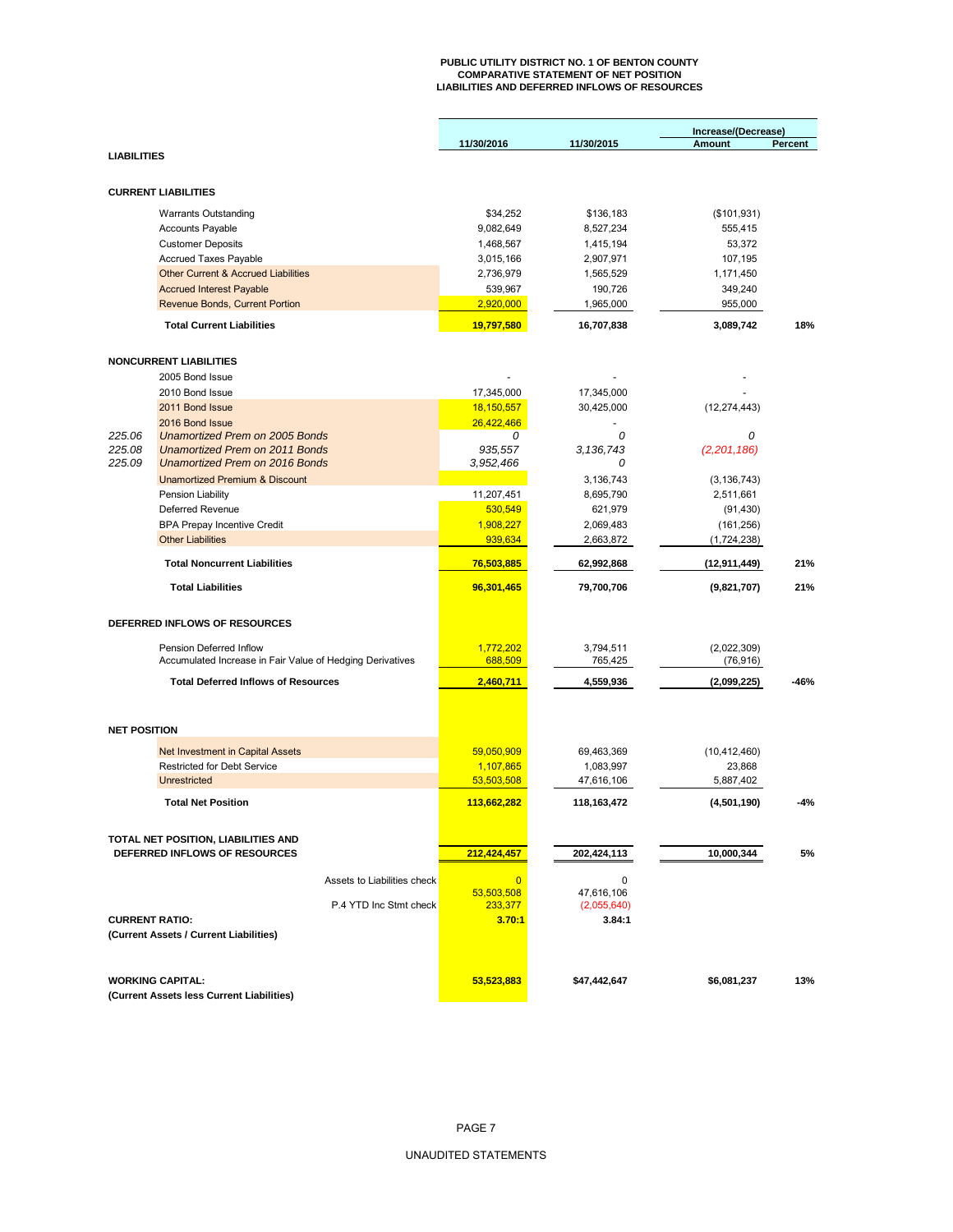#### **PUBLIC UTILITY DISTRICT NO. 1 OF BENTON COUNTY ENERGY STATISTICAL DATA CURRENT MONTH**

|                                                                               | 11/30/2016                 |                      |             | 11/30/2015              |             |
|-------------------------------------------------------------------------------|----------------------------|----------------------|-------------|-------------------------|-------------|
|                                                                               |                            | <b>AMENDED</b>       | <b>PCT</b>  |                         | PCT         |
|                                                                               | <b>ACTUAL</b>              | <b>BUDGET</b>        | <b>VAR</b>  | <b>ACTUAL</b>           | <b>VAR</b>  |
| <b>ENERGY SALES RETAIL - REVENUE</b>                                          |                            |                      |             |                         |             |
| Residential                                                                   | \$4,042,183                | \$4,460,504          | $-9%$       | \$3,855,408             | 5%          |
| <b>Small General Service</b>                                                  | 644,443                    | 681,440              | $-5%$       | 611,869                 | 5%          |
| <b>Medium General Service</b>                                                 | 1,089,479                  | 1,079,189            | 1%          | 1,028,607               | 6%          |
| Large General Service<br>Large Industrial                                     | 1,289,940<br>285,491       | 1,296,293<br>290,861 | 0%<br>$-2%$ | 1,180,207<br>261,440    | 9%<br>9%    |
| Small Irrigation                                                              | (188)                      | 1,075                | $-118%$     | 227                     | $-183%$     |
| Large Irrigation                                                              | 129,991                    | 212,146              | $-39%$      | 227,941                 | $-43%$      |
| <b>Street Lights</b>                                                          | 19,446                     | 17,380               | 12%         | 12,650                  | 54%         |
| Security Lights                                                               | 24,107                     | 23,920               | 1%          | 21,616                  | 12%         |
| <b>Unmetered Accounts</b>                                                     | 17,054                     | 16,543               | 3%          | 15,594                  | 9%          |
| <b>Billed Revenues Before Taxes</b>                                           | \$7,541,945                | \$8,079,351          | -7%         | \$7,215,559             | 5%          |
| <b>City Occupation Taxes</b>                                                  | 459,529                    | 470,319              | $-2%$       | 400,950                 | 15%         |
| Bad Debt Expense (reduced from 0.2% to 0.18% of retail sales in January 2015) | (15,000)                   | (11, 883)            | 26%         | (14,000)                | 7%          |
| <b>Unbilled Revenue</b>                                                       | 900,000                    | 900,000              | 0%          | 1,400,000               | $-36%$      |
| <b>TOTAL SALES - REVENUE</b>                                                  | \$8,886,474                | \$9,437,787          | -6%         | $\overline{59,002,510}$ | $-1%$       |
|                                                                               |                            |                      |             |                         |             |
| <b>ENERGY SALES RETAIL - kWh</b>                                              |                            |                      |             |                         |             |
| Residential                                                                   | 46,586,644                 | 52,935,011           | $-12%$      | 46,905,821              | $-1%$       |
| <b>Small General Service</b>                                                  | 8,652,183                  | 9,338,319            | $-7%$       | 8,719,747               | $-1%$       |
| <b>Medium General Service</b>                                                 | 14,711,127                 | 14,983,728           | $-2\%$      | 14,732,964              | 0%          |
| Large General Service                                                         | 19,314,538                 | 19,945,702           | -3%         | 18,687,460              | 3%          |
| Large Industrial                                                              | 5,625,690                  | 5,684,361            | $-1%$       | 5,408,760               | 4%          |
| Small Irrigation                                                              |                            | 14,553               | n/a         | 2,846                   | n/a         |
| Large Irrigation                                                              | 2,022,639                  | 2,652,011            | $-24%$      | 3,414,781               | $-41%$      |
| <b>Street Lights</b>                                                          | 211,349                    | 209,694              | 1%          | 225,024                 | $-6%$       |
| <b>Security Lights</b>                                                        | 101,108                    | 117,509              | $-14%$      | 113,359                 | $-11%$      |
| <b>Unmetered Accounts</b>                                                     | 254,365                    | 249,535              | 2%          | 257,045                 | $-1%$       |
| <b>TOTAL kWh BILLED</b>                                                       | 97,479,643                 | 106,130,423          | -8%         | 98,467,807              | $-1%$       |
|                                                                               |                            |                      |             |                         |             |
| <b>NET POWER COST</b>                                                         |                            |                      |             |                         |             |
| <b>BPA Power Costs</b>                                                        |                            |                      |             |                         |             |
| Slice                                                                         | \$2,754,305                | \$2,838,772          | $-3%$       | \$2,507,275             | 10%         |
| <b>Block</b>                                                                  | 1,801,582                  | 1,795,717            | 0%          | 1,777,402               | 1%          |
| Subtotal                                                                      | 4,555,887                  | 4,634,489            | $-2%$       | 4,284,677               | 6%          |
| <b>Other Power Purchases</b>                                                  | 597,244                    | 1,186,753            | $-50%$      | 729,041                 | $-18%$      |
| Frederickson                                                                  | 791,797                    | 1,326,072            | $-40%$      | 1,406,664               | $-44%$      |
| Transmission                                                                  | 769,510                    | 761,259              | 1%          | 762,592                 | 1%          |
| Ancillary                                                                     | 297,577                    | 315,544              | -6%         | 303,949                 | $-2%$       |
| <b>Conservation Program</b>                                                   | 114,610                    | 5,289                | >200%       | (317, 407)              | $-136%$     |
| <b>Gross Power Costs</b>                                                      | 7,126,625                  | 8,229,406            | $-13%$      | 7,169,311               | $-1%$       |
| Less Sales for Resale-Energy                                                  | (1,708,528)                | (1,969,304)          | $-13%$      | (1,743,436)             | $-2%$       |
| Less Sales for Resale-Gas                                                     | (81, 831)                  |                      | n/a         | (52, 925)               | >200%       |
| Less Transmission of Power for Others                                         | (144, 473)                 | (57, 202)            | 153%        | (75, 970)               | 90%         |
| <b>NET POWER COSTS</b>                                                        | \$5,191,793                | \$6,202,900          | $-16%$      | \$5,296,980             | $-2%$       |
|                                                                               |                            |                      |             |                         |             |
| <b>NET POWER - kWh</b>                                                        |                            |                      |             |                         |             |
| <b>BPA Power Costs</b>                                                        |                            |                      |             |                         |             |
| Slice                                                                         | 87.539.000                 | 73,404,028           | 19%         | 72,405,000              | 21%         |
| Block                                                                         | 63,260,000                 | 59,418,823           | 6%          | 62,586,000              | 1%          |
| Subtotal                                                                      | 150,799,000                | 132,822,851          | 14%         | 134,991,000             | 12%         |
| <b>Other Power Purchases</b>                                                  | 19,221,000                 | 4,900,034            | 292%        | 13,123,000              | 46%         |
| Frederickson                                                                  |                            | 37,200,000           | n/a         | 27,662,000              | n/a         |
| Gross Power kWh                                                               | 170,020,000                | 174,922,885          | $-3%$       | 175,776,000             | $-3%$       |
| Less Sales for Resale                                                         | (61, 105, 000)             | (22, 320, 000)       | 174%        | (51, 307, 000)          | 19%         |
| Less Transmission Losses/Imbalance<br><b>NET POWER - kWh</b>                  | (1,835,000)<br>107,080,000 | (2,494,292)          | $-26%$      | (1,695,000)             | 8%          |
|                                                                               |                            | 150,108,593          | $-29%$      | 122,774,000             | $-13%$      |
|                                                                               |                            |                      |             |                         |             |
| <b>COST PER MWh: (dollars)</b>                                                |                            |                      |             |                         |             |
| Gross Power Cost (average)                                                    | \$41.92                    | \$47.05              | $-11%$      | \$40.79                 | 3%          |
| Net Power Cost                                                                | \$48.49                    | \$41.32              | 17%         | \$43.14                 | 12%         |
| <b>BPA Power Cost</b>                                                         | \$30.21                    | \$34.89              | $-13%$      | \$31.74                 | $-5%$       |
| Sales for Resale                                                              | \$27.96                    | \$22.42              | 25%         | \$33.98                 | $-18%$      |
|                                                                               |                            |                      |             |                         |             |
| <b>ACTIVE SERVICE AGREEMENTS:</b>                                             |                            |                      |             |                         |             |
| Residential                                                                   | 43,468                     |                      |             | 42,649                  | 2%          |
| <b>Small General Service</b>                                                  | 4,946                      |                      |             | 4,869                   | 2%          |
| Medium General Service                                                        | 770                        |                      |             | 762                     | $1\%$       |
| Large General Service                                                         | 159                        |                      |             | 153                     | 4%          |
| Large Industrial                                                              | 5                          |                      |             | 3                       | 67%         |
| Small Irrigation                                                              | 558                        |                      |             | 559                     | 0%          |
| Large Irrigation                                                              | 234                        |                      |             | 262                     | $-11%$      |
| <b>Street Lights</b>                                                          | 9                          |                      |             | 9                       | 0%          |
| <b>Security Lights</b><br><b>Unmetered Accounts</b>                           | 1,473<br>366               |                      |             | 1,476<br>364            | 0%<br>$1\%$ |
| <b>TOTAL</b>                                                                  | 51,988                     |                      |             | 51,106                  | 2%          |
|                                                                               |                            |                      |             |                         |             |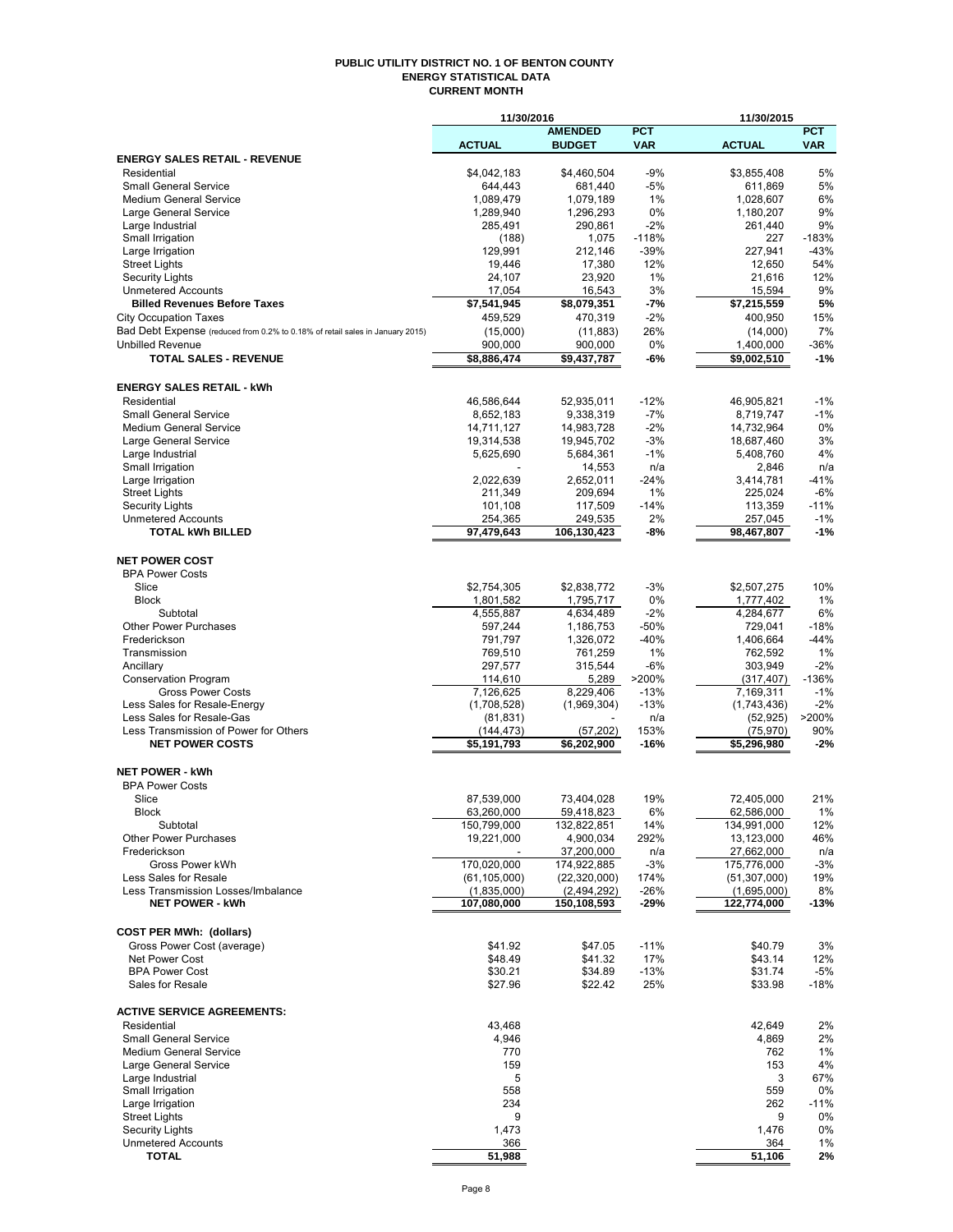#### **PUBLIC UTILITY DISTRICT NO. 1 OF BENTON COUNTY ENERGY STATISTICAL DATA YEAR TO DATE**

|                                                                               | 11/30/2016                 |                         |                 | 11/30/2015              |                 |
|-------------------------------------------------------------------------------|----------------------------|-------------------------|-----------------|-------------------------|-----------------|
|                                                                               |                            | <b>AMENDED</b>          | <b>PCT</b>      |                         | <b>PCT</b>      |
|                                                                               | <b>ACTUAL</b>              | <b>BUDGET</b>           | <b>VAR</b>      | <b>ACTUAL</b>           | <b>VAR</b>      |
| <b>ENERGY SALES RETAIL - REVENUE</b>                                          |                            |                         |                 |                         |                 |
| Residential<br><b>Small General Service</b>                                   | \$47,602,617               | \$48,493,395            | $-2%$<br>$-1%$  | \$45,623,384            | 4%<br>3%        |
| <b>Medium General Service</b>                                                 | 7,743,180<br>11,015,070    | 7,842,804<br>11,082,221 | $-1%$           | 7,546,957<br>10,959,464 | 1%              |
| Large General Service                                                         | 12,364,913                 | 12,523,133              | $-1%$           | 12,304,318              | 0%              |
| Large Industrial                                                              | 2,959,503                  | 2,967,336               | 0%              | 2,777,229               | 7%              |
| Small Irrigation                                                              | 986,755                    | 996,334                 | $-1%$           | 990,260                 | 0%              |
| Large Irrigation                                                              | 21,346,862                 | 22,627,038              | -6%             | 21,282,757              | 0%              |
| <b>Street Lights</b>                                                          | 190,885                    | 190,477                 | 0%              | 175,047                 | 9%              |
| <b>Security Lights</b>                                                        | 239,969                    | 245,645                 | $-2%$           | 226,708                 | 6%              |
| <b>Unmetered Accounts</b>                                                     | 169,466                    | 174,675                 | $-3%$           | 158,997                 | 7%              |
| <b>Billed Revenues Before Taxes</b>                                           | \$104,619,219              | \$107,143,058           | -2%             | \$102,045,123           | 3%              |
| <b>City Occupation Taxes</b>                                                  | 4,919,683                  | 4,981,482               | $-1%$           | 4,762,168               | 3%              |
| Bad Debt Expense (reduced from 0.2% to 0.18% of retail sales in January 2015) | (198, 530)                 | (218, 544)              | $-9%$           | (199,000)               | 0%              |
| <b>Unbilled Revenue</b>                                                       | (1,000,000)                | (1,000,000)             | 0%              | (100,000)               | 900%            |
| <b>TOTAL SALES - REVENUE</b>                                                  | \$108,340,372              | \$110,905,996           | -2%             | \$106,508,291           | 2%              |
|                                                                               |                            |                         |                 |                         |                 |
| <b>ENERGY SALES RETAIL - kWh</b>                                              |                            |                         |                 |                         |                 |
| Residential                                                                   | 586,723,531                | 599,886,558             | $-2%$           | 589,938,911             | $-1%$           |
| <b>Small General Service</b>                                                  | 111,061,025                | 112,398,532             | $-1%$           | 110,981,882             | 0%              |
| <b>Medium General Service</b>                                                 | 165,088,851                | 165,783,465             | 0%              | 167,397,318             | $-1%$           |
| Large General Service                                                         | 204,772,504                | 207, 141, 752           | $-1%$           | 208,355,529             | $-2%$           |
| Large Industrial                                                              | 59,837,731                 | 60,126,071              | 0%              | 61,209,020              | $-2%$           |
| Small Irrigation                                                              | 15,597,284                 | 16,245,355              | -4%             | 16,424,664              | $-5%$           |
| Large Irrigation                                                              | 419,350,392                | 458,390,170             | -9%             | 451,563,009             | $-7%$           |
| <b>Street Lights</b>                                                          | 2,377,793                  | 2,409,039               | $-1%$           | 2,478,624               | $-4%$           |
| <b>Security Lights</b>                                                        | 1,162,154                  | 1,239,937               | -6%             | 1,250,700               | $-7%$           |
| <b>Unmetered Accounts</b>                                                     | 2,828,615                  | 2,789,657               | 1%              | 2,765,563               | 2%              |
| <b>TOTAL kWh BILLED</b>                                                       | 1,568,799,880              | 1,626,410,536           | -4%             | 1,612,365,220           | -3%             |
|                                                                               |                            |                         |                 |                         |                 |
| <b>NET POWER COST</b>                                                         |                            |                         |                 |                         |                 |
| <b>BPA Power Costs</b>                                                        |                            |                         |                 |                         |                 |
| Slice                                                                         | \$31,029,821               | \$31,350,515            | $-1%$           | \$28,061,916            | 11%             |
| <b>Block</b>                                                                  | 22,816,710                 | 22,804,272              | 0%              | 22,007,783              | 4%              |
| Subtotal                                                                      | 53,846,531                 | 54, 154, 786            | $-1%$           | 50,069,699              | 8%              |
| <b>Other Power Purchases</b>                                                  | 8,136,995                  | 10,932,666              | $-26%$          | 12,319,508              | $-34%$          |
| Frederickson                                                                  | 11,952,354                 | 11,642,538              | 3%              | 13,329,086              | $-10%$          |
| Transmission                                                                  | 8,349,919                  | 8,379,370               | 0%              | 8,212,516               | 2%              |
| Ancillary                                                                     | 3,583,766                  | 3,698,676               | $-3%$           | 3,605,297               | $-1%$           |
| <b>Conservation Program</b>                                                   | 574,152<br>86,443,718      | 206,733<br>89,014,769   | 178%            | 410,246<br>87,946,353   | 40%             |
| <b>Gross Power Costs</b><br>Less Sales for Resale-Energy                      |                            | (15, 356, 079)          | $-3%$<br>$-17%$ | (16, 199, 096)          | $-2%$<br>$-22%$ |
| Less Sales for Resale-Gas                                                     | (12,713,058)<br>(824, 449) |                         | n/a             | (165, 790)              | >200%           |
| Less Transmission of Power for Others                                         | (773, 031)                 | (731,643)               | 6%              | (591, 786)              | 31%             |
| <b>NET POWER COSTS</b>                                                        | \$72,133,180               | \$72,927,047            | -1%             | \$70,989,681            | 2%              |
|                                                                               |                            |                         |                 |                         |                 |
| <b>NET POWER - kWh</b>                                                        |                            |                         |                 |                         |                 |
| <b>BPA Power Costs</b>                                                        |                            |                         |                 |                         |                 |
| Slice                                                                         | 967,987,000                | 964,530,675             | 0%              | 905,321,000             | 7%              |
| <b>Block</b>                                                                  | 834,884,000                | 869,410,458             | -4%             | 850,755,000             | -2%             |
| Subtotal                                                                      | 1,802,871,000              | 1,833,941,134           | $-2%$           | 1,756,076,000           | 3%              |
| <b>Other Power Purchases</b>                                                  | 204,542,000                | 163,957,818             | 25%             | 318,079,000             | -36%            |
| Frederickson                                                                  | 156,949,000                | 234,769,000             | $-33%$          | 230,956,000             | -32%            |
| Gross Power kWh                                                               | 2,164,362,000              | 2,232,667,952           | $-3%$           | 2,305,111,000           | $-6%$           |
| Less Sales for Resale                                                         | (540, 324, 000)            | (469, 110, 000)         | 15%             | (614, 235, 000)         | $-12%$          |
| Less Transmission Losses/Imbalance                                            | (25,588,000)               | (28, 664, 079)          | $-11%$          | (26, 402, 000)          | $-3%$           |
| <b>NET POWER - kWh</b>                                                        | 1,598,450,000              | 1,734,893,873           | -8%             | 1,664,474,000           | $-4%$           |
|                                                                               |                            |                         |                 |                         |                 |
| <b>COST PER MWh: (dollars)</b>                                                |                            |                         |                 |                         |                 |
| Gross Power Cost (average)                                                    | \$39.94                    | \$39.87                 | 0%              | \$38.15                 | 5%              |
| Net Power Cost                                                                | \$45.13                    | \$42.04                 | 7%              | \$42.65                 | 6%              |
| <b>BPA Power Cost</b>                                                         | \$29.87                    | \$29.53                 | 1%              | \$28.51                 | 5%              |
| Sales for Resale                                                              | \$23.53                    | \$22.42                 | 5%              | \$26.37                 | $-11%$          |
|                                                                               |                            |                         |                 |                         |                 |
| <b>AVERAGE ACTIVE SERVICE AGREEMENTS:</b>                                     |                            |                         |                 |                         |                 |
| Residential                                                                   | 43,119                     |                         |                 | 42,343                  | 2%              |
| <b>Small General Service</b>                                                  | 4,912                      |                         |                 | 4,823                   | 2%              |
| <b>Medium General Service</b>                                                 | 767                        |                         |                 | 757                     | 1%              |
| Large General Service                                                         | 157                        |                         |                 | 151                     | 4%              |
| Large Industrial                                                              | 5                          |                         |                 | 2                       | 129%            |
| Small Irrigation                                                              | 558                        |                         |                 | 560                     | 0%              |
| Large Irrigation                                                              | 233                        |                         |                 | 234                     | 0%              |
| <b>Street Lights</b>                                                          | 9                          |                         |                 | 9                       | 0%              |
| <b>Security Lights</b>                                                        | 1,476                      |                         |                 | 1,482                   | 0%              |
| <b>Unmetered Accounts</b>                                                     | 365                        |                         |                 | 362                     | 1%              |
| <b>TOTAL</b>                                                                  | 51,601                     |                         |                 | 50,723                  | 2%              |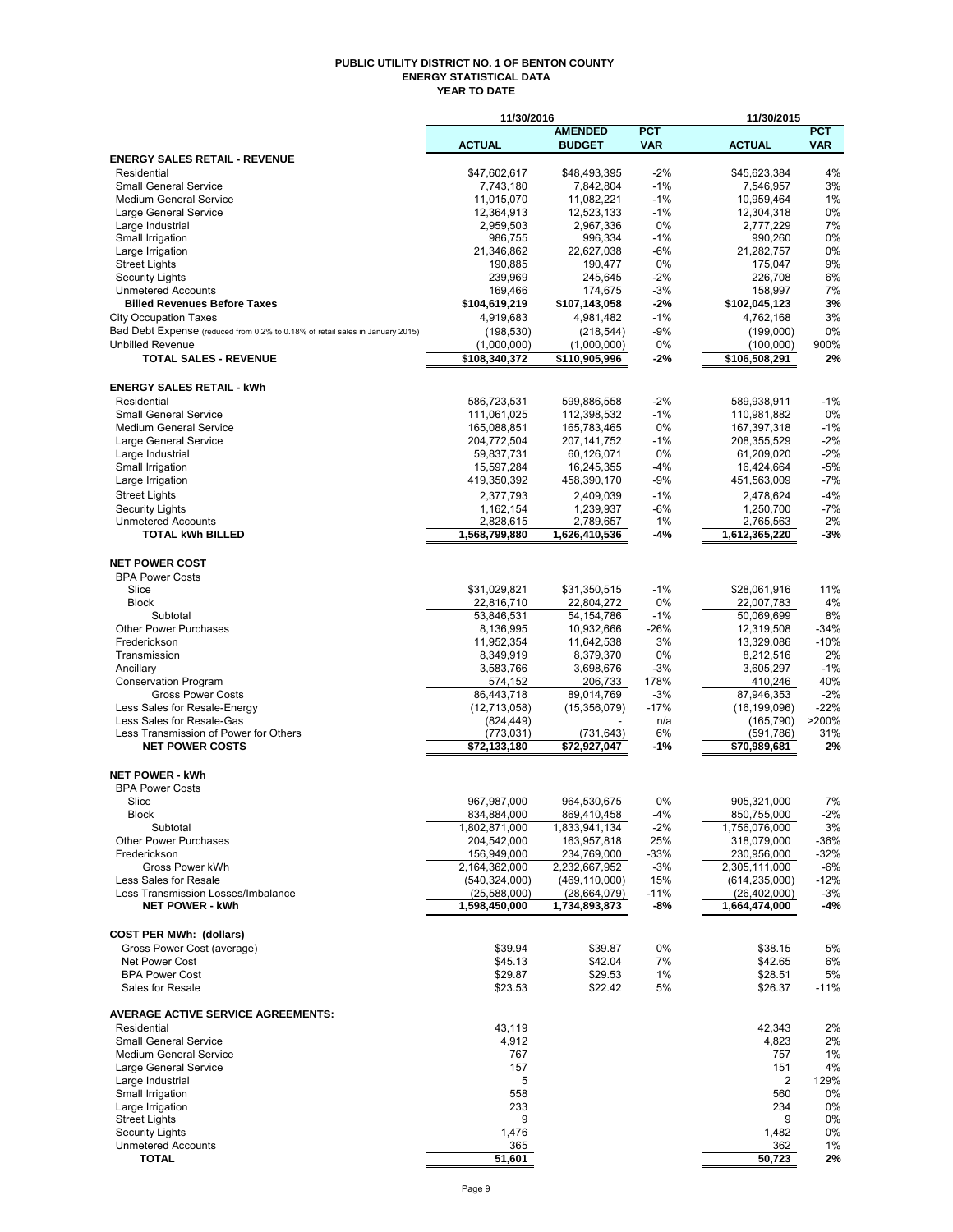#### **PUBLIC UTILITY DISTRICT NO. 1 OF BENTON COUNTY KWH SALES MONTHLY ACTIVITY**

|                                      | January                  | February                 | March                    | April                    | May                      | June                     | July                     | August                   | September                | October                  | November                 | December                 | <b>Total</b>               |
|--------------------------------------|--------------------------|--------------------------|--------------------------|--------------------------|--------------------------|--------------------------|--------------------------|--------------------------|--------------------------|--------------------------|--------------------------|--------------------------|----------------------------|
|                                      |                          |                          |                          |                          |                          |                          |                          |                          |                          |                          |                          |                          |                            |
| Residential                          |                          |                          |                          |                          |                          |                          |                          |                          |                          |                          |                          |                          |                            |
| 2012<br>2013                         | 88,212,383<br>85,933,904 | 80,652,978<br>77,488,047 | 57,019,446<br>56,513,417 | 49,435,721<br>48,071,841 | 40,022,618<br>41,520,865 | 41,521,205<br>42,301,535 | 46,830,893<br>51,932,912 | 57,987,360<br>59,463,795 | 50,232,442<br>53,272,213 | 36,528,055<br>41,006,176 | 52,822,005<br>52,879,427 | 66,753,204<br>87,502,483 | 668,018,310<br>697,886,615 |
| 2014                                 | 90,995,045               | 86,856,866               | 61,276,449               | 46,126,349               | 38,751,097               | 43,347,010               | 51,878,664               | 62,101,272               | 49,381,509               | 38,520,801               | 51,127,327               | 76,441,442               | 696,803,831                |
| 2015                                 | 81,753,251               | 70,842,807               | 51,195,817               | 43,964,172               | 38,845,198               | 48,995,659               | 62,750,008               | 58,699,674               | 48,136,350               | 37,850,154               | 46,905,821               | 75,565,855               | 665,504,766                |
| 2016                                 | 89,934,474               | 72,255,049               | 53,460,881               | 45,886,799               | 38,721,341               | 44,464,304               | 49,566,548               | 57,564,364               | 49,472,576               | 38,810,551               | 46,586,644               |                          | 586,723,531                |
|                                      |                          |                          |                          |                          |                          |                          |                          |                          |                          |                          |                          |                          |                            |
| <b>Small General Service</b><br>2012 | 11,620,253               | 11,081,244               | 8,731,569                | 8,613,151                | 9,186,607                | 9,378,977                | 10,247,220               | 11,671,124               | 11,202,911               | 8,464,869                | 9,293,606                | 9,929,524                | 119,421,055                |
| 2013                                 | 11,394,724               | 10,700,711               | 8,862,866                | 8,958,701                | 9,285,161                | 9,833,210                | 10,896,923               | 12,097,199               | 11,379,590               | 8,965,721                | 9,306,967                | 11,245,947               | 122,927,720                |
|                                      | 12,002,884               |                          |                          |                          |                          |                          |                          | 12,390,218               |                          |                          |                          |                          |                            |
| 2014                                 |                          | 11,773,687               | 9,247,968                | 8,838,271                | 8,960,528                | 10,069,805               | 10,898,332               |                          | 11,106,946<br>10,809,845 | 9,214,420                | 9,056,203                | 10,725,578               | 124,284,840<br>121,497,780 |
| 2015<br>2016                         | 11,273,647<br>11,865,345 | 10,444,066<br>10,615,824 | 8,399,963<br>8,804,253   | 8,630,563<br>9,093,517   | 9,005,788<br>9,217,514   | 10,616,996<br>10,063,717 | 12,060,700<br>10,760,436 | 11,955,370<br>11,863,201 | 10,839,759               | 9,065,197<br>9,285,276   | 8,719,747<br>8,652,183   | 10,515,898               | 111,061,025                |
|                                      |                          |                          |                          |                          |                          |                          |                          |                          |                          |                          |                          |                          |                            |
| <b>Medium General Service</b>        |                          |                          |                          |                          |                          |                          |                          |                          |                          |                          |                          |                          |                            |
| 2012                                 | 15,995,754               | 14,843,947               | 12,863,785               | 13,464,357               | 13,553,914               | 14,103,136               | 14,973,817               | 16,437,847               | 16,513,370               | 14,079,820               | 14,709,116               | 14,459,816               | 175,998,679                |
| 2013                                 | 15,375,716               | 14,629,522               | 12,714,807               | 13,158,263               | 13,461,961               | 14,198,240               | 15,233,651               | 16,943,765               | 16,157,388               | 14,583,038               | 14,990,108               | 15,803,535               | 177,249,994                |
| 2014                                 | 16,255,765               | 16,174,267               | 13,320,761               | 13,438,288               | 13,403,247               | 14,808,800               | 15,526,971               | 17,145,841               | 15,985,439               | 15,533,136               | 14,950,232               | 15,501,055               | 182,043,802                |
| 2015                                 | 15,719,991               | 15,058,182               | 13,124,396               | 13,611,242               | 14,078,883               | 15,970,931               | 16,957,563               | 16,576,440               | 15,990,572               | 15,576,154               | 14,732,964               | 15,213,004               | 182,610,322                |
| 2016                                 | 16,032,684               | 15,129,401               | 12,982,308               | 13,939,681               | 13,879,726               | 14,686,797               | 15,578,700               | 16,516,307               | 16,093,629               | 15,538,491               | 14,711,127               |                          | 165,088,851                |
| <b>Large General Service</b>         |                          |                          |                          |                          |                          |                          |                          |                          |                          |                          |                          |                          |                            |
| 2012                                 | 17,752,480               | 17,246,280               | 15,614,938               | 17,276,652               | 17,948,285               | 17,269,044               | 17,262,035               | 20,169,040               | 19,875,000               | 19,266,300               | 20,172,401               | 17,524,790               | 217,377,245                |
| 2013                                 | 18,363,206               | 16,370,904               | 16,064,720               | 17,280,008               | 17,300,043               | 17,480,703               | 18,704,243               | 20,956,543               | 20,230,220               | 19,362,880               | 19,518,760               | 17,683,240               | 219,315,470                |
| 2014                                 | 18,043,140               | 18,004,500               | 16,529,440               | 16,641,080               | 17,175,060               | 18,408,820               | 19,689,940               | 21,264,420               | 21,006,340               | 21,502,220               | 19,841,340               | 18,573,000               | 226,679,300                |
| 2015                                 | 17,888,911               | 17,212,717               | 16,213,065               | 17,278,183               | 17,939,803               | 19,595,384               | 20,935,183               | 20,741,663               | 21,305,140               | 20,558,020               | 18,687,460               | 17,819,400               | 226,174,929                |
| 2016                                 | 18,188,600               | 17,545,840               | 16,492,120               | 17,360,382               | 17,583,712               | 18,140,663               | 18,545,919               | 20,497,271               | 19,923,658               | 21,179,801               | 19,314,538               |                          | 204,772,504                |
| Large Industrial                     |                          |                          |                          |                          |                          |                          |                          |                          |                          |                          |                          |                          |                            |
| 2012                                 | 6,484,220                | 5,701,260                | 6,243,370                | 6,036,840                | 5,596,185                | 5,463,635                | 5,815,140                | 6,333,690                | 4,362,805                | 6,313,930                | 6,307,555                | 5,916,535                | 70,575,165                 |
| 2013                                 | 6,303,530                | 5,690,550                | 5,970,720                | 6,363,470                | 6,331,645                | 6,273,940                | 6,074,935                | 6,052,520                | 3,037,994                | 6,374,590                | 4,922,960                | 6,405,925                | 69,802,779                 |
| 2014                                 | 6,203,055                | 5,695,020                | 6,141,110                | 5,917,690                | 6,227,320                | 6,005,800                | 6,111,425                | 6,258,875                | 5,080,145                | 6,181,005                | 6,125,825                | 5,922,215                | 71,869,485                 |
| 2015                                 | 5,597,495                | 5,394,485                | 5,337,365                | 5,784,330                | 5,632,340                | 5,678,570                | 4,981,620                | 6,171,695                | 5,623,820                | 5,598,540                | 5,408,760                | 5,732,865                | 66,941,885                 |
| 2016                                 | 5,743,306                | 5,306,745                | 5,715,980                | 5,547,175                | 4,192,375                | 5,666,470                | 5,704,840                | 5,908,980                | 4,427,850                | 5,998,320                | 5,625,690                |                          | 59,837,731                 |
| <b>Small Irrigation</b>              |                          |                          |                          |                          |                          |                          |                          |                          |                          |                          |                          |                          |                            |
| 2012                                 | 98                       | 8                        | 300,470                  | 947,657                  | 2,146,900                | 2,179,098                | 3,052,837                | 3,270,042                | 2,207,181                | 1,058,286                | 2,284                    | $\overline{7}$           | 15,164,868                 |
| 2013                                 | 101                      | $\overline{a}$           | 480,748                  | 1,347,003                | 2,288,143                | 2,390,103                | 3,152,789                | 2,941,397                | 1,826,383                | 742,890                  | 41,696                   | 30                       | 15,211,283                 |
| 2014                                 |                          |                          | 566,022                  | 1,370,794                | 2,487,573                | 2,926,545                | 3,475,842                | 2,988,591                | 2,248,398                | 1,145,157                | (52)                     | L,                       | 17,208,870                 |
| 2015                                 |                          | 9                        | 648,290                  | 1,481,286                | 2,159,616                | 2,668,782                | 3,213,086                | 3,002,663                | 2,075,784                | 1,172,302                | 2,846                    | ÷                        | 16,424,664                 |
| 2016                                 | 20                       | 181                      | 469,477                  | 1,607,439                | 2,203,347                | 2,637,887                | 2,835,670                | 2,948,608                | 2,005,457                | 889,198                  |                          |                          | 15,597,284                 |
|                                      |                          |                          |                          |                          |                          |                          |                          |                          |                          |                          |                          |                          |                            |
| <b>Large Irrigation</b>              |                          |                          |                          |                          |                          |                          |                          |                          |                          |                          |                          |                          |                            |
| 2012                                 | 527,285                  | 661,067                  | 6,815,749                | 22,601,004               | 63,674,660               | 58,919,819               | 83,415,022               | 75,956,400               | 37,124,484               | 18,674,352               | 1,931,662                | 271,944                  | 370,573,448                |
| 2013                                 | 259,061                  | 415,476                  | 10,346,643               | 24,726,514               | 62,939,428               | 75,510,554               | 97,242,342               | 66,591,892               | 27,504,705               | 18,933,975               | 5,069,220                | (2, 131, 722)            | 387,408,088                |
| 2014                                 | 247,328                  | 266,769                  | 11,959,400               | 40,053,677               | 68,929,139               | 94,789,557               | 102,773,871              | 67,085,339               | 38,117,908               | 27,773,132               | 3,179,515                | 258,931                  | 455,434,566                |
| 2015                                 | 214,532                  | 210,554                  | 14,636,633               | 39,362,242               | 61,259,905               | 103,842,869              | 98,850,190               | 67,471,445               | 37,832,472               | 24,467,386               | 3,414,781                | 214,109                  | 451,777,118                |
| 2016                                 | 221,312                  | 379,179                  | 9,247,984                | 45,291,455               | 66,290,382               | 88,901,499               | 88,434,390               | 70,085,659               | 33,735,656               | 14,740,237               | 2,022,639                |                          | 419,350,392                |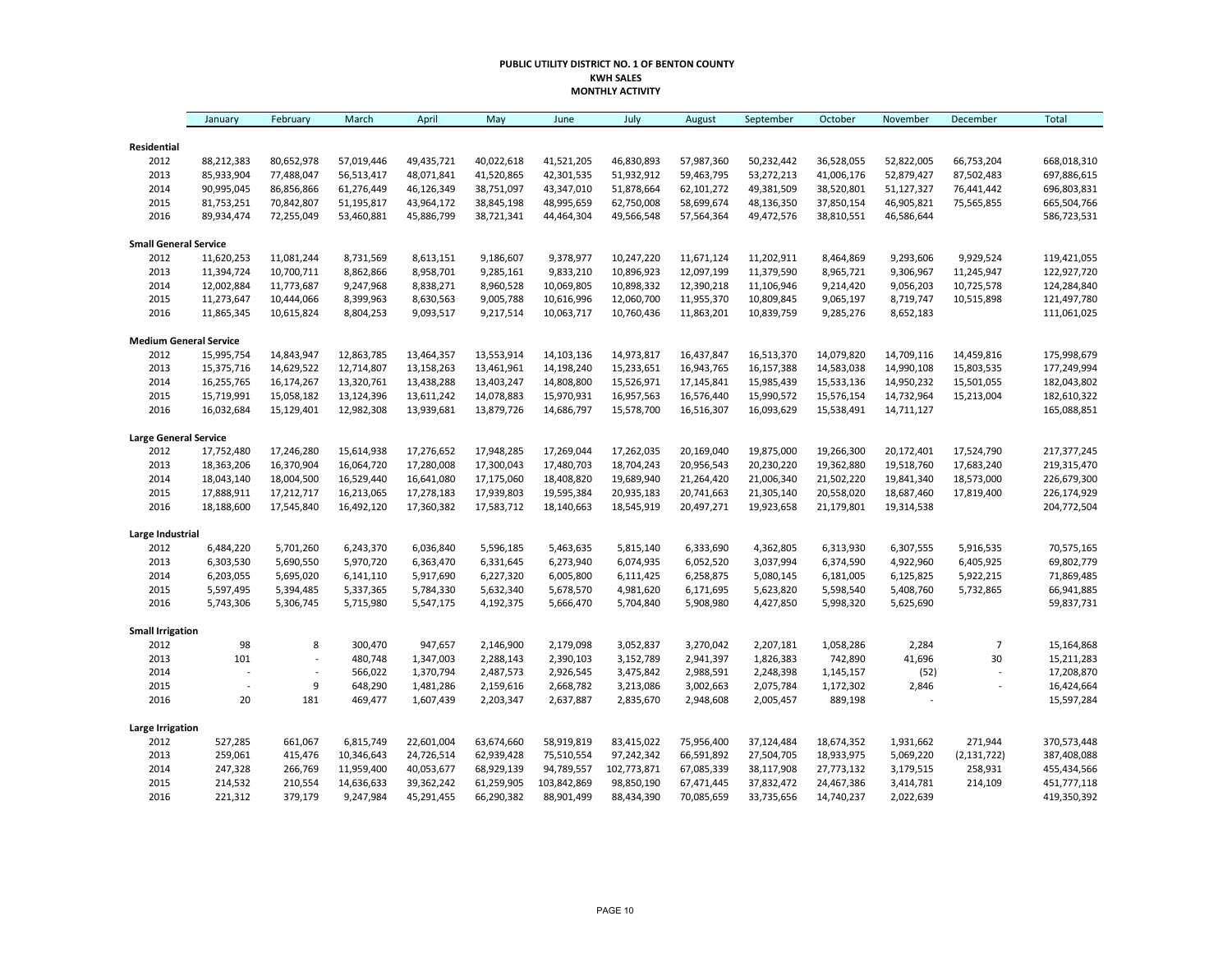#### **PUBLIC UTILITY DISTRICT NO. 1 OF BENTON COUNTY KWH SALES MONTHLY ACTIVITY**

|                        | January     | February    | March       | April       | May         | June        | July        | August      | September   | October     | November    | December    | Total         |
|------------------------|-------------|-------------|-------------|-------------|-------------|-------------|-------------|-------------|-------------|-------------|-------------|-------------|---------------|
|                        |             |             |             |             |             |             |             |             |             |             |             |             |               |
| <b>Street Lights</b>   |             |             |             |             |             |             |             |             |             |             |             |             |               |
| 2012                   | 432,872     | 432,872     | 398,337     | 356,249     | 346,935     | 339,628     | 339,628     | 327,569     | 309,982     | 300,873     | 285,170     | 266,257     | 4,136,372     |
| 2013                   | 229,267     | 229,267     | 229,161     | 229,161     | 229,161     | 229,161     | 229,161     | 229,209     | 229,209     | 229,245     | 229,395     | 229,425     | 2,750,822     |
| 2014                   | 229,425     | 229,425     | 229,515     | 229,515     | 225,070     | 224,939     | 225,064     | 225,640     | 225,514     | 225,514     | 225,298     | 225,586     | 2,720,505     |
| 2015                   | 225,624     | 225,624     | 225,624     | 225,672     | 225,672     | 225,672     | 224,880     | 224,880     | 224,928     | 225,024     | 225,024     | 225,024     | 2,703,648     |
| 2016                   | 225,024     | 224,878     | 224,878     | 224,494     | 211,235     | 211,187     | 211,187     | 211,187     | 211,187     | 211,187     | 211,349     |             | 2,377,793     |
| <b>Security Lights</b> |             |             |             |             |             |             |             |             |             |             |             |             |               |
| 2012                   | 90,387      | 90,459      | 90,387      | 90,423      | 90,135      | 90,099      | 90,135      | 90,135      | 90,135      | 90,873      | 90,765      | 89,811      | 1,083,744     |
| 2013                   | 104,964     | 104,964     | 105,351     | 105,258     | 105,222     | 105,163     | 105,163     | 104,948     | 104,561     | 104,346     | 103,807     | 103,678     | 1,257,425     |
| 2014                   | 103,678     | 103,678     | 103,420     | 103,377     | 103,334     | 103,248     | 103,476     | 114,623     | 114,494     | 114,494     | 114,444     | 114,430     | 1,296,696     |
| 2015                   | 114,451     | 114,408     | 114,073     | 113,696     | 113,531     | 113,488     | 113,488     | 113,445     | 113,402     | 113,359     | 113,359     | 113,309     | 1,364,009     |
| 2016                   | 113,273     | 113,196     | 113,239     | 113,180     | 101,382     | 101,425     | 101,382     | 101,409     | 101,366     | 101,194     | 101,108     |             | 1,162,154     |
| Unmetered              |             |             |             |             |             |             |             |             |             |             |             |             |               |
| 2012                   | 241,464     | 241,464     | 244,466     | 244,466     | 244,466     | 244,472     | 244,472     | 244,472     | 244,472     | 244,472     | 244,472     | 244,472     | 2,927,630     |
| 2013                   | 243,914     | 245,210     | 246,506     | 246,506     | 247,676     | 247,676     | 247,676     | 247,676     | 247,676     | 247,676     | 247,676     | 247,686     | 2,963,554     |
| 2014                   | 247,686     | 247,516     | 247,516     | 247,516     | 248,246     | 248,246     | 248,246     | 249,106     | 249,106     | 249,106     | 249,106     | 249,106     | 2,980,502     |
| 2015                   | 249,106     | 249,106     | 249,106     | 248,919     | 248,919     | 248,919     | 248,919     | 254,930     | 254,845     | 255,749     | 257,045     | 257,045     | 3,022,608     |
| 2016                   | 257,045     | 257,045     | 257,045     | 257,045     | 257,045     | 257,045     | 258,341     | 259,637     | 259,637     | 254,365     | 254,365     |             | 2,828,615     |
| <b>Total</b>           |             |             |             |             |             |             |             |             |             |             |             |             |               |
| 2012                   | 141,357,196 | 130,951,579 | 108,322,517 | 119,066,520 | 152,810,705 | 149,509,113 | 182,271,199 | 192,487,679 | 142,162,782 | 105,021,830 | 105,859,036 | 115,456,360 | 1,645,276,516 |
| 2013                   | 138,208,387 | 125,874,651 | 111,534,939 | 120,486,725 | 153,709,305 | 168,570,285 | 203,819,795 | 185,628,944 | 133,989,939 | 110,550,537 | 107,310,016 | 137,090,227 | 1,696,773,750 |
| 2014                   | 144,328,006 | 139,351,728 | 119,621,601 | 132,966,557 | 156,510,614 | 190,932,770 | 210,931,831 | 189,823,925 | 143,515,799 | 120,458,985 | 104,869,238 | 128,011,343 | 1,781,322,397 |
| 2015                   | 133,037,008 | 119,751,958 | 110,144,332 | 130,700,305 | 149,509,655 | 207,957,270 | 220,335,637 | 185,212,205 | 142,367,158 | 114,881,885 | 98,467,807  | 125,656,509 | 1,738,021,729 |
| 2016                   | 142,581,083 | 121,827,338 | 107,768,165 | 139,321,167 | 152,658,059 | 185,130,994 | 191,997,413 | 185,956,623 | 137,070,775 | 107,008,620 | 97,479,643  |             | 1,568,799,880 |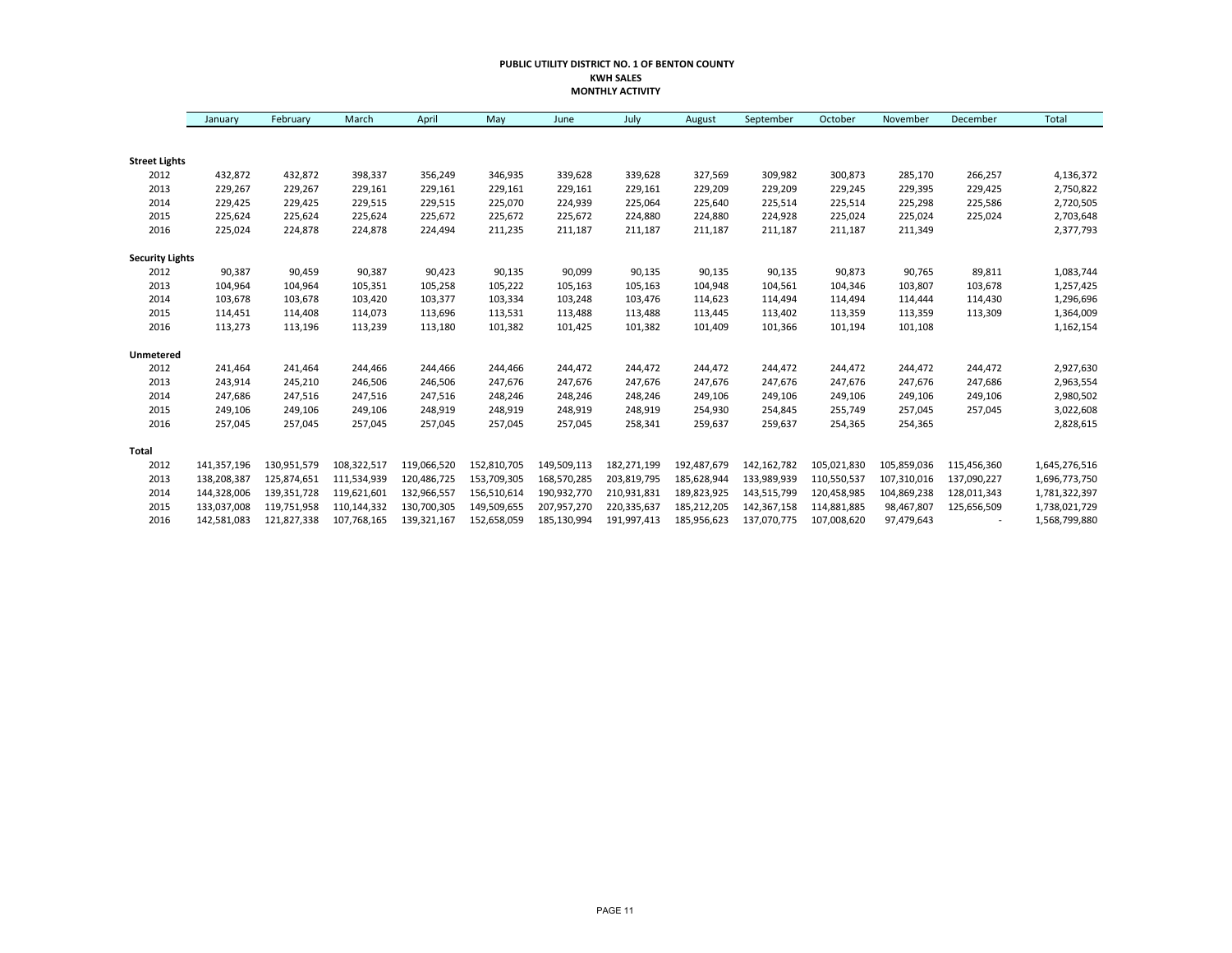### **PUBLIC UTILITY DISTRICT NO. 1 OF BENTON COUNTY CAPITAL ADDITIONS AND RETIREMENTS CURRENT MONTH**

|                                                        | <b>BALANCE</b>           |                          |                          | <b>BALANCE</b>           |
|--------------------------------------------------------|--------------------------|--------------------------|--------------------------|--------------------------|
|                                                        | 10/31/2016               | <b>ADDITIONS</b>         | <b>RETIREMENTS</b>       | 11/30/2016               |
| <b>INTANGIBLE PLANT:</b>                               |                          |                          |                          |                          |
| Organizations                                          | \$28,379                 | \$0                      | \$0                      | \$28,379                 |
| <b>Franchises &amp; Consents</b>                       | 10,022                   |                          |                          | 10,022                   |
| Miscellaneous & Intangible Plant                       | 29,078                   | $\overline{\phantom{a}}$ | $\overline{\phantom{a}}$ | 29,078                   |
| <b>TOTAL</b>                                           | 67,480                   |                          |                          | 67,480                   |
|                                                        |                          |                          |                          |                          |
| <b>GENERATION PLANT:</b><br>Land & Land Rights         |                          |                          |                          |                          |
| Structures & Improvements                              | 1,141,911                |                          |                          | 1,141,911                |
| Fuel Holders & Accessories                             |                          |                          |                          |                          |
| <b>Other Electric Generation</b>                       | 770,459                  |                          |                          | 770,459                  |
| <b>Accessory Electric Equipment</b>                    |                          |                          |                          |                          |
| Miscellaneous Power Plant Equipment                    |                          | $\overline{\phantom{a}}$ |                          |                          |
| <b>TOTAL</b>                                           | 1,912,370                | $\blacksquare$           |                          | 1,912,370                |
| <b>TRANSMISSION PLANT:</b>                             |                          |                          |                          |                          |
| Land & Land Rights                                     | 156,400                  |                          |                          | 156,400                  |
| Clearing Land & Right Of Ways                          | 25,544                   |                          |                          | 25,544                   |
| <b>Transmission Station Equipment</b>                  | 832,047                  |                          |                          | 832,047                  |
| Towers & Fixtures                                      | 256,175                  |                          |                          | 256,175                  |
| Poles & Fixtures                                       | 3,976,615                |                          |                          | 3,976,615                |
| <b>Overhead Conductor &amp; Devices</b>                | 3,021,163                |                          |                          | 3,021,163                |
| <b>TOTAL</b>                                           | 8,267,944                |                          |                          | 8,267,944                |
|                                                        |                          |                          |                          |                          |
| <b>DISTRIBUTION PLANT:</b>                             |                          |                          |                          |                          |
| Land & Land Rights                                     | 1,703,202                | 786                      |                          | 1,703,988                |
| Structures & Improvements                              | 295,502                  |                          |                          | 295,502                  |
| <b>Station Equipment</b>                               | 39,391,094               |                          |                          | 39,391,094               |
| Poles, Towers & Fixtures                               | 19,147,449               | 33,272                   | (4, 152)                 | 19,176,568               |
| Overhead Conductor & Devices                           | 12,317,612               | 9,048                    |                          | 12,326,659               |
| <b>Underground Conduit</b>                             | 33,087,916               | 58,866                   | (6,370)                  | 33,140,412               |
| Underground Conductor & Devices                        | 43,705,718               | 40,383                   | (5, 103)                 | 43,740,998               |
| <b>Line Transformers</b>                               | 29,025,297               | 254,223                  | (6, 119)                 | 29,273,401               |
| Services-Overhead                                      | 2,874,779                | 12,061                   | (18, 725)                | 2,868,114                |
| Services-Underground<br><b>Meters</b>                  | 19,139,579<br>11,626,104 | 101,838<br>86,887        | (52, 720)                | 19,188,697<br>11,712,990 |
| Security Lighting                                      | 869,616                  |                          | (296)                    | 869,319                  |
| <b>Street Lighting</b>                                 | 760,005                  | 597                      |                          | 760,602                  |
| <b>SCADA System</b>                                    | 2,283,127                |                          |                          | 2,283,127                |
| <b>TOTAL</b>                                           | 216,226,997              | 597,960                  | (93, 485)                | 216,731,472              |
|                                                        |                          |                          |                          |                          |
| <b>GENERAL PLANT:</b>                                  |                          |                          |                          |                          |
| Land & Land Rights                                     | 1,130,759                |                          |                          | 1,130,759                |
| Structures & Improvements                              | 18,383,949               |                          |                          | 18,383,949               |
| Information Systems & Technology                       | 16,547,303               | 3,801                    |                          | 16,551,104               |
| <b>Transportation Equipment</b>                        | 7,324,621                |                          |                          | 7,324,621                |
| <b>Stores Equipment</b>                                | 54,108                   |                          |                          | 54,108                   |
| Tools, Shop & Garage Equipment                         | 461,913                  |                          |                          | 461,913                  |
| Laboratory Equipment<br><b>Communication Equipment</b> | 489,135<br>2,412,079     |                          |                          | 489,135<br>2,412,079     |
| <b>Broadband Equipment</b>                             | 19,541,725               | 13,151                   |                          | 19,554,876               |
| Miscellaneous Equipment                                | 1,168,910                |                          |                          | 1,168,910                |
| <b>Other Capitalized Costs</b>                         | 11,311,282               | 16,159                   |                          | 11,327,441               |
| <b>TOTAL</b>                                           | 78,825,784               | 33,111                   | $\overline{\phantom{a}}$ | 78,858,895               |
|                                                        |                          |                          |                          |                          |
| TOTAL ELECTRIC PLANT ACCOUNTS                          | 305,300,575              | 631,071                  | (93, 485)                | 305,838,161              |
| <b>PLANT HELD FOR FUTURE USE</b>                       | 388,589                  |                          |                          | 388,589                  |
| <b>CONSTRUCTION WORK IN PROGRESS</b>                   | 5,311,501                | 273,791                  |                          | 5,585,292                |
| <b>TOTAL CAPITAL</b>                                   | \$311,000,665            | \$904,861                | (\$93,485)               | \$311,812,041            |
|                                                        |                          |                          |                          |                          |

**\$2,015,519 Amended Budget**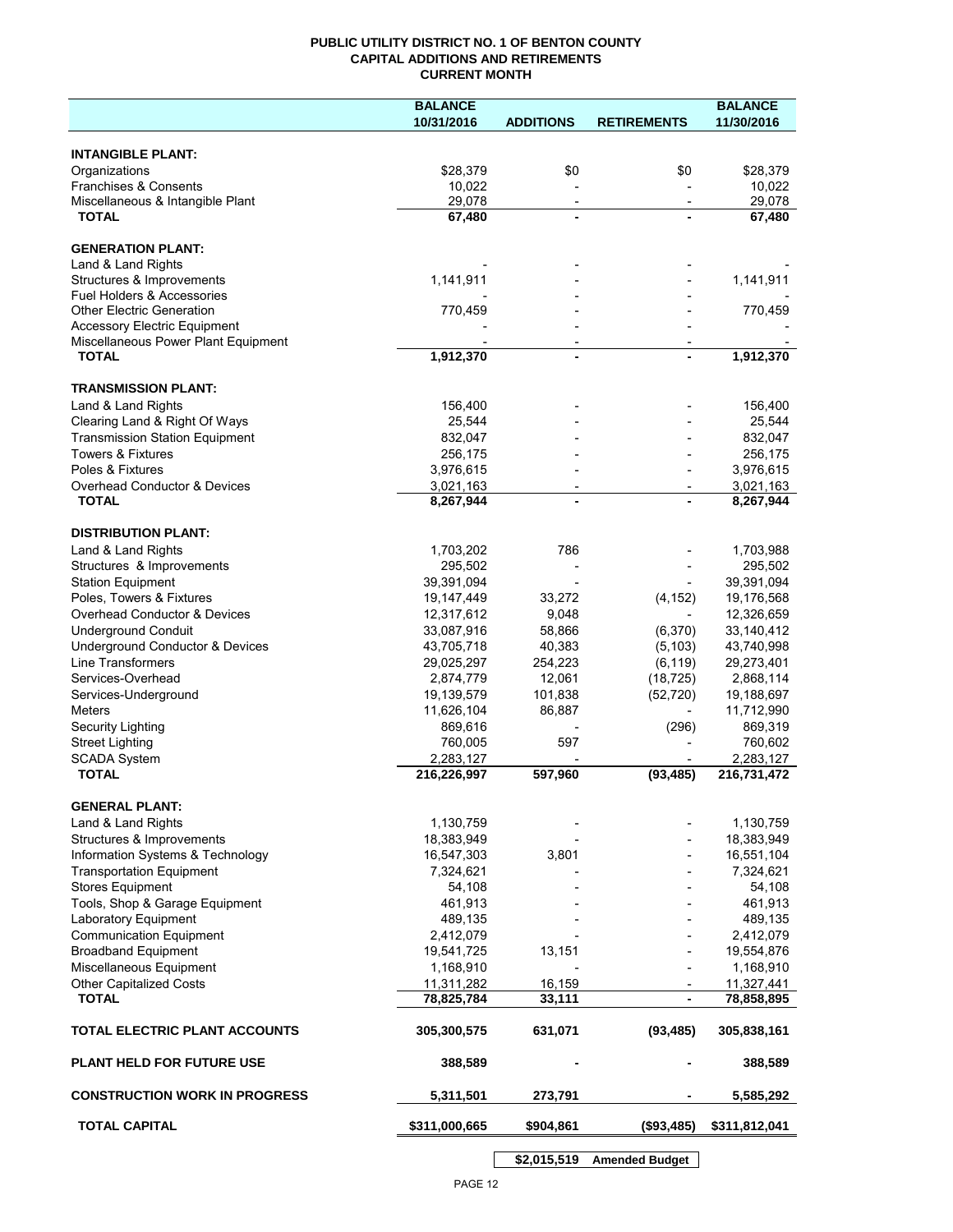### **PUBLIC UTILITY DISTRICT NO. 1 OF BENTON COUNTY CAPITAL ADDITIONS AND RETIREMENTS YEAR TO DATE**

|                                                                        | <b>BALANCE</b>          |                     |                       | <b>BALANCE</b>          |
|------------------------------------------------------------------------|-------------------------|---------------------|-----------------------|-------------------------|
|                                                                        | 12/31/2015              | <b>ADDITIONS</b>    | <b>RETIREMENTS</b>    | 11/30/2016              |
|                                                                        |                         |                     |                       |                         |
| <b>INTANGIBLE PLANT:</b>                                               |                         |                     |                       |                         |
| Organizations                                                          | \$28,379                | \$0                 | \$0                   | \$28,379                |
| Franchises & Consents                                                  | 10,022                  |                     |                       | 10,022                  |
| Miscellaneous & Intangible Plant                                       | 29,078                  |                     |                       | 29,078                  |
| <b>TOTAL</b>                                                           | 67,480                  |                     |                       | 67,480                  |
| <b>GENERATION PLANT:</b>                                               |                         |                     |                       |                         |
| Land & Land Rights                                                     |                         |                     |                       |                         |
| Structures & Improvements                                              | 1,141,911               |                     |                       | 1,141,911               |
| Fuel Holders & Accessories                                             |                         |                     |                       |                         |
| <b>Other Electric Generation</b>                                       | 612,954                 | 157,505             |                       | 770,459                 |
| <b>Accessory Electric Equipment</b>                                    |                         |                     |                       |                         |
| Miscellaneous Power Plant Equipment                                    |                         |                     |                       |                         |
| <b>TOTAL</b>                                                           | 1,754,865               | 157,505             |                       | 1,912,370               |
|                                                                        |                         |                     |                       |                         |
| <b>TRANSMISSION PLANT:</b>                                             |                         |                     |                       |                         |
| Land & Land Rights                                                     | 156,400                 |                     |                       | 156,400                 |
| Clearing Land & Right Of Ways<br><b>Transmission Station Equipment</b> | 25,544<br>832,047       |                     |                       | 25,544<br>832,047       |
| <b>Towers &amp; Fixtures</b>                                           |                         | 256,175             |                       | 256,175                 |
| Poles & Fixtures                                                       | 3,976,615               |                     |                       | 3,976,615               |
| Overhead Conductor & Devices                                           | 3,021,163               |                     |                       | 3,021,163               |
| <b>TOTAL</b>                                                           | 8,011,769               | 256,175             |                       | 8,267,944               |
|                                                                        |                         |                     |                       |                         |
| <b>DISTRIBUTION PLANT:</b>                                             |                         |                     |                       |                         |
| Land & Land Rights                                                     | 1,647,358               | 56,630              |                       | 1,703,988               |
| Structures & Improvements                                              | 295,502                 |                     |                       | 295,502                 |
| <b>Station Equipment</b>                                               | 38,501,024              | 890,070             |                       | 39,391,094              |
| Poles, Towers & Fixtures                                               | 19,146,903              | 498,918             | (469, 253)            | 19,176,568              |
| Overhead Conductor & Devices                                           | 12, 171, 352            | 431,954             | (276, 647)            | 12,326,659              |
| <b>Underground Conduit</b>                                             | 32,354,579              | 808,529             | (22, 696)             | 33,140,412              |
| Underground Conductor & Devices                                        | 42,358,742              | 1,619,085           | (236, 829)            | 43,740,998              |
| Line Transformers                                                      | 28,649,834              | 739,507             | (115, 940)            | 29,273,401              |
| Services-Overhead                                                      | 2,947,438               | 83,794              | (163, 118)            | 2,868,114               |
| Services-Underground                                                   | 18,693,802              | 642,615             | (147, 718)            | 19,188,699              |
| Meters<br>Security Lighting                                            | 10,521,345<br>873,950   | 1,191,644<br>7,669  | (12, 301)             | 11,712,989<br>869,318   |
| <b>Street Lighting</b>                                                 | 760,005                 | 597                 |                       | 760,602                 |
| <b>SCADA System</b>                                                    | 2,065,754               | 217,373             |                       | 2,283,127               |
| <b>TOTAL</b>                                                           | 210,987,589             | 7,188,385           | (1,444,502)           | 216,731,472             |
|                                                                        |                         |                     |                       |                         |
| <b>GENERAL PLANT:</b>                                                  |                         |                     |                       |                         |
| Land & Land Rights                                                     | 1,130,759               |                     |                       | 1,130,759               |
| Structures & Improvements                                              | 18,252,191              | 131,758             |                       | 18,383,949              |
| Information Systems & Technology                                       | 16,060,948              | 490,156             |                       | 16,551,104              |
| <b>Transportation Equipment</b>                                        | 7,324,428               | 193                 |                       | 7,324,621               |
| <b>Stores Equipment</b>                                                | 54,108                  |                     |                       | 54,108                  |
| Tools, Shop & Garage Equipment                                         | 454,973                 | 6,940               |                       | 461,913                 |
| Laboratory Equipment<br><b>Communication Equipment</b>                 | 535,877                 | (46, 742)<br>10,068 |                       | 489,135                 |
| <b>Broadband Equipment</b>                                             | 2,402,011<br>18,604,205 | 950,671             |                       | 2,412,079<br>19,554,876 |
| Miscellaneous Equipment                                                | 1,168,910               |                     |                       | 1,168,910               |
| Other Capitalized Costs                                                | 11,735,136              | 839,631             | (1,247,326)           | 11,327,441              |
| <b>TOTAL</b>                                                           | 77,723,546              | 2,382,675           | (1, 247, 326)         | 78,858,895              |
|                                                                        |                         |                     |                       |                         |
| TOTAL ELECTRIC PLANT ACCOUNTS                                          | 298,545,249             | 9,984,740           | (2,691,828)           | 305,838,161             |
| <b>PLANT HELD FOR FUTURE USE</b>                                       | 388,589                 |                     |                       | 388,589                 |
| <b>CONSTRUCTION WORK IN PROGRESS</b>                                   | 2,745,647               | 2,839,645           |                       | 5,585,292               |
| <b>TOTAL CAPITAL</b>                                                   | \$301,679,484           | \$12,824,385        | (\$2,691,828)         | \$311,812,041           |
|                                                                        |                         | \$16,221,784        | <b>Amended Budget</b> |                         |

PAGE 13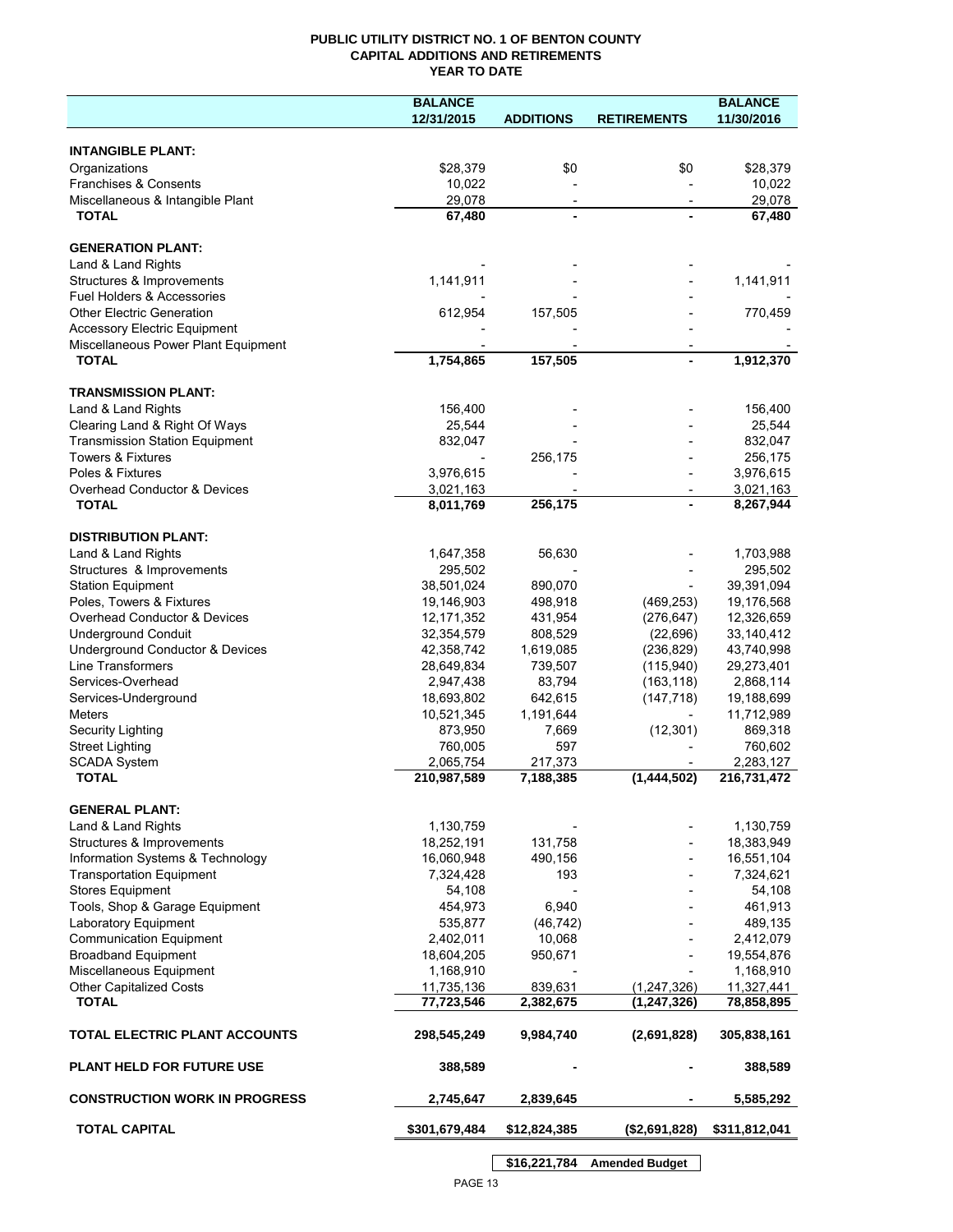## **PUBLIC UTILITY DISTRICT NO. 1 OF BENTON COUNTY STATEMENT OF CASH FLOWS**

|                                                                                                  | <b>YTD</b>             | <b>Monthly</b>          |
|--------------------------------------------------------------------------------------------------|------------------------|-------------------------|
|                                                                                                  | 11/30/2016             | 11/30/2016              |
| <b>CASH FLOWS FROM OPERATING ACTIVITIES</b>                                                      |                        |                         |
| Cash Received from Customers and Counterparties                                                  | \$128,649,852          | \$10,171,995            |
| Cash Paid to Suppliers and Counterparties                                                        | (92, 171, 409)         | (7,653,374)             |
| Cash Paid to Employees                                                                           | (12, 424, 628)         | (1,087,779)             |
| <b>Taxes Paid</b>                                                                                | (11, 778, 431)         | (727, 593)              |
| <b>Net Cash Provided by Operating Activities</b>                                                 | 12,275,384             | 703,249                 |
|                                                                                                  |                        |                         |
| <b>CASH FLOWS FROM NONCAPITAL FINANCING ACTIVITIES</b>                                           |                        |                         |
| <b>Other Interest Expense</b>                                                                    | (38, 922)              | (10,000)                |
| Net Cash Used by Noncapital Financing Activities                                                 | (38, 922)              | (10,000)                |
| <b>CASH FLOWS FROM CAPITAL AND RELATED FINANCING ACTIVITIES</b>                                  |                        |                         |
| <b>Acquisition of Capital Assets</b>                                                             | (13,305,566)           | (1,611,022)             |
| Proceeds from Sale of Revenue Bonds                                                              |                        |                         |
| Cash Defeasance Principal and Interest                                                           | 26,349,053             |                         |
| <b>Bond Principal Paid</b>                                                                       | (11, 483, 101)         | (11, 249, 726)          |
| <b>Bond Interest Paid</b>                                                                        | (2,920,000)            | (2,920,000)             |
| <b>Capital Contributions</b>                                                                     | (2,081,102)            | (923, 957)              |
| Sale of Assets                                                                                   | 1.048.342              | 63.096                  |
| Net Cash Used by Capital and Related Financing Activities                                        | 57,282                 | 4,403                   |
| <b>CASH FLOWS FROM INVESTING ACTIVITIES</b>                                                      | (2,335,092)            | (16,637,206)            |
| Interest Income                                                                                  |                        |                         |
| Proceeds from Sale of Investments                                                                | 296,647                | 33,513                  |
| Purchase of Investments                                                                          | 9,987,042              | 2.000.000               |
| Joint Venture Net Revenue (Expense)                                                              | (5,933,352)            | (5,933,352)             |
| <b>Net Cash Provided by Investing Activities</b>                                                 |                        |                         |
|                                                                                                  | 4,350,337              | (3,899,839)             |
| <b>NET INCREASE (DECREASE) IN CASH</b>                                                           | 14,251,707             |                         |
| <b>CASH BALANCE, BEGINNING</b>                                                                   |                        | (19, 843, 796)          |
|                                                                                                  | 28,597,032             | 39,879,726              |
| <b>CASH BALANCE, ENDING</b>                                                                      |                        |                         |
|                                                                                                  | \$42,848,739           | \$20,035,930            |
| RECONCILIATION OF NET OPERATING INCOME TO NET                                                    |                        |                         |
| <b>CASH PROVIDED BY OPERATING ACTIVITIES</b>                                                     |                        |                         |
| Net Operating Revenues                                                                           | (\$1,718,539)          | \$214,171               |
| Adjustments to reconcile net operating income to net cash                                        |                        |                         |
| provided by operating activities:                                                                |                        |                         |
| Depreciation & Amortization                                                                      | 11,765,652             | 844,081                 |
| <b>Unbilled Revenues</b>                                                                         | 1,000,000              | (900,000)               |
| Misellaneous Other Revenue & Receipts                                                            | 22,740                 | 3,269                   |
| <b>GASB 68 Pension Expense</b>                                                                   |                        |                         |
| Decrease (Increase) in Accounts Receivable                                                       | 1,508,885              | (14, 213)               |
| Decrease (Increase) in BPA Prepay Receivable                                                     | 550,000                | 50,000                  |
| Decrease (Increase) in Inventories                                                               | (520, 986)             | 107,559                 |
| Decrease (Increase) in Prepaid Expenses                                                          | 29,222                 | (131, 536)              |
| Decrease (Increase) in Wholesale Power Receivable<br>Decrease (Increase) in Miscellaneous Assets | (306, 017)<br>(52,088) | (728, 332)<br>(51, 074) |
| Decrease (Increase) in Prepaid Expenses and Other Charges                                        | 2,905,073              | 196,967                 |
| Decrease (Increase) in Deferred Derivative Outflows                                              | 1,985,397              | 100,980                 |
| Increase (Decrease) in Deferred Derivative Inflows                                               | (2,374,873)            | (148, 766)              |
| Increase (Decrease) in Warrants Outstanding                                                      | (215,996)              | (56, 772)               |
| Increase (Decrease) in Accounts Payable                                                          | 224,781                | 1,253,257               |
| Increase (Decrease) in Accrued Taxes Payable                                                     | (288, 365)             | 207,279                 |
| Increase (Decrease) in Customer Deposits                                                         | 49,249                 | 5,906                   |
| Increase (Decrease) in BPA Prepay Incentive Credit                                               | (147, 818)             | (13, 438)               |
| Increase (Decrease) in Other Current Liabilities                                                 | 1,358,223              | 1,317,023               |
| Increase (Decrease) in Other Credits                                                             | (3,499,156)            | (1,553,112)             |
| <b>Net Cash Provided by Operating Activities</b><br>PAGE 14                                      | \$12,275,384           | \$703,249               |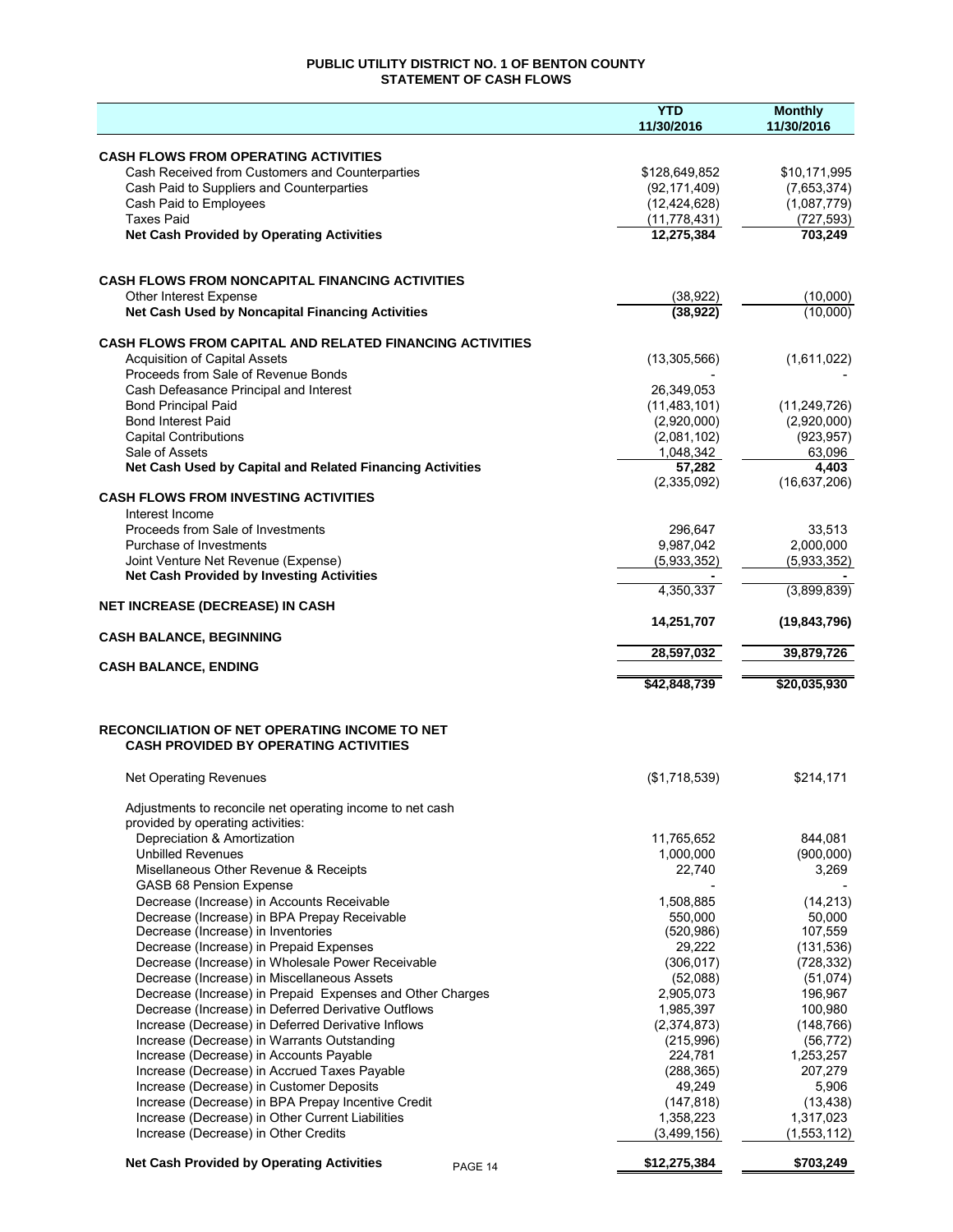## **PUBLIC UTILITY DISTRICT NO. 1 OF BENTON COUNTY WEATHER STATISTICS November 30, 2016**

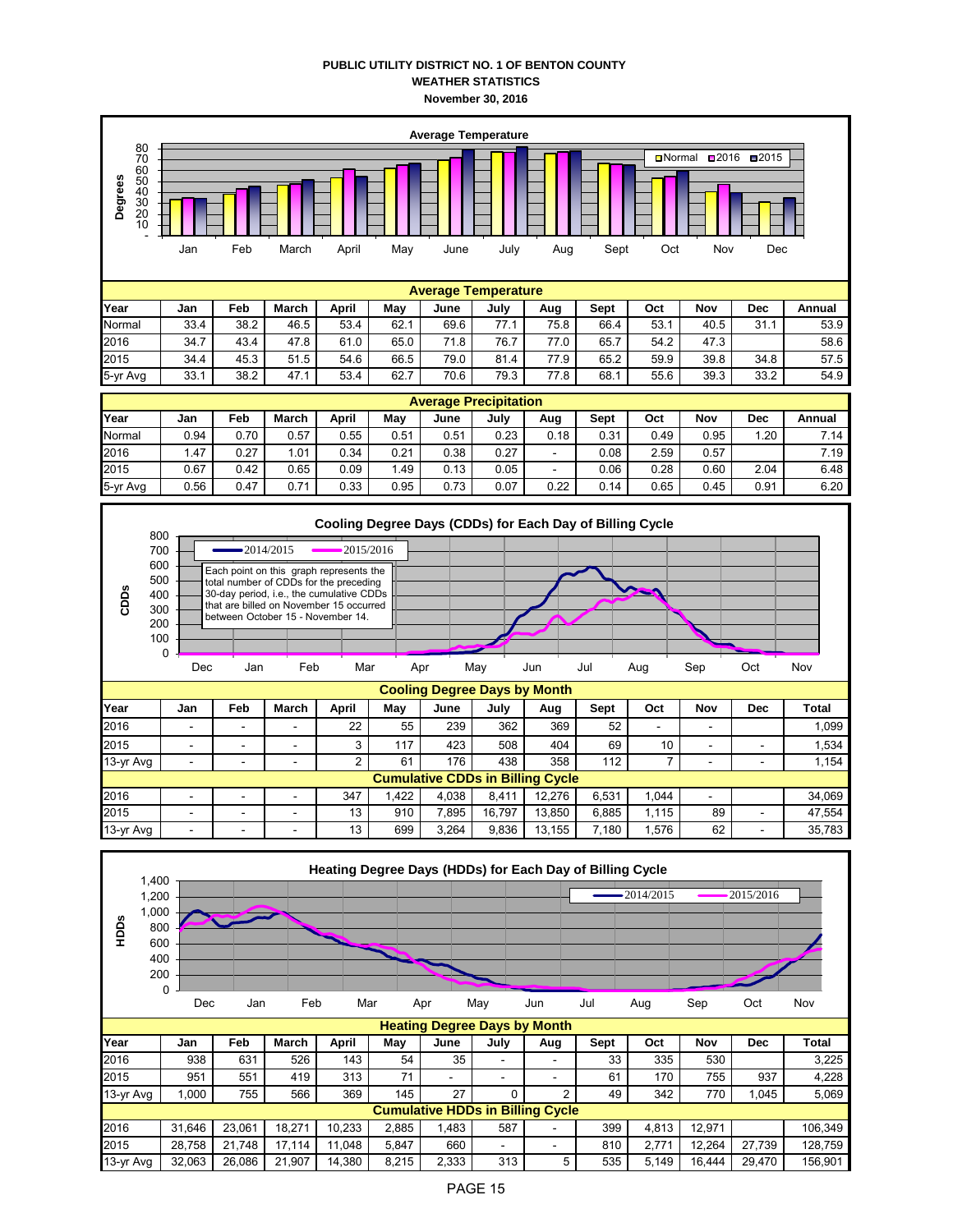#### **PUBLIC UTILITY DISTRICT NO. 1 OF BENTON COUNTY BROADBAND SUMMARY**

#### *November Highlights*

Chinook Middle School was connected to the KSD fiber network. Kenyon Zero Storage in Prosser, King Beverage in Benton City, and Total Care Clinic in Kennewick were all connected to fiber. Sigma Mgt and Leidos are now both receiving Internet Access services. Tri Cities Chaplaincy on Fowler and Entiat upgraded. Marple and Marple also upgraded, as did Prosser Memorial Hospital, Prosser Therapy Services, Yakima Farm Workers Clinic, and Benton City Clinic. Cicotte Law disconnected.

|                                                             |                | <b>ACTUALS</b><br>2016          |           |           |              |              |            |           |           |                          |             |           |                          |            |             |                                  |                             |
|-------------------------------------------------------------|----------------|---------------------------------|-----------|-----------|--------------|--------------|------------|-----------|-----------|--------------------------|-------------|-----------|--------------------------|------------|-------------|----------------------------------|-----------------------------|
|                                                             | 2016 Budget    | <b>Amended</b><br><b>Budget</b> | Jan       | Feb       | <b>March</b> | <b>April</b> | May        | June      | July      | <b>August</b>            | <b>Sept</b> | Oct       | <b>Nov</b>               | <b>Dec</b> | <b>YTD</b>  | <b>Budget</b><br><b>Variance</b> | <b>Inception</b><br>to Date |
| <b>OPERATING REVENUES</b>                                   |                |                                 |           |           |              |              |            |           |           |                          |             |           |                          |            |             |                                  |                             |
| Ethernet                                                    | 1,523,071      | 1,523,071                       | \$99,559  | \$103,216 | \$104,672    | \$103,787    | \$104,283  | \$106,297 | \$107,135 | \$106,885                | \$109,701   | \$110,473 | \$109,388                |            | \$1,165,396 | 357,675                          |                             |
| Non-Recurring Charges                                       | $\blacksquare$ |                                 | 1,800     | 3,000     | 1,000        | 1,000        | 3,150      | 1,500     | 650       | 2,900                    | 2,000       | 3,550     | 2,650                    |            | \$23,200    | (23, 200)                        |                             |
| <b>TDM</b>                                                  | 69,372         | 69,372                          | 5,781     | 5,781     | 5,781        | 5,781        | 5,781      | 5,781     | 5,781     | 5,781                    | 5,781       | 5,781     | 5,781                    |            | 63,591      | 5,781                            |                             |
| Wireless                                                    | 312            | 312                             | 26        | 26        | 26           | 26           | 26         | 26        | 26        | 26                       | 26          | 26        | 26                       |            | 286         | 26                               |                             |
| Internet Transport Service                                  | 123,540        | 123,540                         | 6,841     | 6,907     | 7,146        | 7,293        | 5,606      | 6,983     | 6,249     | 7,526                    | 7,160       | 6,898     | 3,943                    |            | \$72,552    | 50,988                           |                             |
| <b>Fixed Wireless</b>                                       | 82,779         | 82,779                          | 6,958     | 6,953     | 6,944        | 6,921        | 6,842      | 6,802     | 6,812     | 6,679                    | 6,576       | 2,662     | 6,019                    |            | \$70,166    | 12,613                           |                             |
| Broadband Revenue - Other                                   | 281,642        | 281.642                         | 43.595    | 43.405    | 43.102       | 43.088       | 43.095     | 42.712    | 43.055    | 43.845                   | 43,845      | 43.845    | 44.433                   |            | \$478,021   | (196, 379)                       |                             |
| Subtotal                                                    | 2,080,716      | 2,080,716                       | 164,560   | 169,289   | 168,671      | 167,896      | 168,783    | 170,101   | 169,708   | 173,642                  | 175,088     | 173,235   | 172,240                  |            | \$1,873,212 |                                  |                             |
| NoaNet Maintenance Revenue                                  |                |                                 |           |           |              |              |            |           |           |                          |             |           |                          |            |             |                                  |                             |
| <b>Bad Debt Expense</b>                                     |                |                                 |           |           |              |              |            |           |           |                          |             |           |                          |            |             |                                  |                             |
| <b>Total Operating Revenues</b>                             | 2,080,716      | 2,080,716                       | 164,560   | 169,289   | 168,671      | 167,896      | 168,783    | 170,101   | 169,708   | 173,642                  | 175,088     | 173,235   | 172,240                  |            | \$1,873,212 | 207,504                          | 16,065,758                  |
| <b>OPERATING EXPENSES</b>                                   |                |                                 |           |           |              |              |            |           |           |                          |             |           |                          |            |             |                                  |                             |
| Marketing & Business Development                            | $\blacksquare$ |                                 |           | $\sim$    |              |              | $\sim$     |           |           | $\overline{\phantom{a}}$ | $\sim$      |           |                          |            |             |                                  |                             |
| General Expenses                                            | 309,785        | 309,785                         | 13,401    | 47,476    | 70,716       | 75,674       | 67,593     | 69,672    | 75,626    | 66,248                   | 66,293      | 60,019    | 120,518                  |            | \$733,236   | (423, 451)                       |                             |
| Other Maintenance                                           | 141,758        | 141,758                         | 1,360     | 2,106     | 12,586       | 2,539        | 20,362     | 9,552     | 7,277     | 22,723                   | 10,274      | 11,684    | 5,084                    |            | \$105,546   | 36,212                           |                             |
| NOC Maintenance                                             | 391,428        | 391,428                         |           | 161       | $\sim$       | $\sim$       | $\sim$     | 102       | $\sim$    | $\sim$                   | $\sim$      |           | $\overline{\phantom{a}}$ |            | 263.59      | 391,164                          |                             |
| Wireless Maintenance                                        |                |                                 | 10,763    | 1,893     | 243          |              |            |           |           | 247                      |             |           |                          |            | \$13,147    | (13, 147)                        |                             |
| Subtotal                                                    | 842,971        | 842,971                         | 25,524    | 51,636    | 83,545       | 78,214       | 87,954     | 79,326    | 82,902    | 89,218                   | 76,567      | 71,703    | 125,602                  |            | \$852,192   | (9, 221)                         | 9,716,697                   |
| NoaNet Maintenance Expense                                  | $\blacksquare$ |                                 |           |           |              |              |            |           |           | ÷                        |             |           |                          |            | \$0         |                                  |                             |
| Depreciation                                                | 886,520        | 886,520                         | 97,106    | 93,729    | 82,045       | 81,893       | 79,778     | 79,977    | 81,863    | 82,233                   | 82,909      | 84,260    | 72,343                   |            | \$918,136   | (31, 616)                        | 9,728,687                   |
| <b>Total Operating Expenses</b>                             | 1,729,491      | 1,729,491                       | 122,630   | 145,365   | 165,590      | 160,106      | 167,733    | 159,303   | 164,765   | 171,451                  | 159,476     | 155,963   | 197,946                  |            | \$1,770,328 | (40, 837)                        | 19,445,384                  |
| <b>OPERATING INCOME (LOSS)</b>                              | 351,225        | 351,225                         | 41,929    | 23,925    | 3,081        | 7,790        | 1,050      | 10,798    | 4,943     | 2,191                    | 15,613      | 17,271    | (25, 706)                |            | \$102,884   | 248,341                          | (3,379,626)                 |
| <b>NONOPERATING REVENUES &amp; EXPENSES</b>                 |                |                                 |           |           |              |              |            |           |           |                          |             |           |                          |            |             |                                  |                             |
| Internal Interest due to Power Business Unit <sup>(1)</sup> | (362, 982)     | (362, 982)                      | (30, 136) | (29, 831) | (29, 749)    | (29, 801)    | (29, 522)  | (29, 330) | (29, 199) | (29, 440)                | (29, 309)   | (28, 631) | (28, 594)                |            | (\$323,542) | 39,440                           | (5,898,150)                 |
| <b>CAPITAL CONTRIBUTIONS</b>                                |                |                                 |           |           |              |              |            |           |           |                          |             |           |                          |            |             |                                  |                             |
| Contributions in Aid of Broadband                           | 10,000         | 42,713                          | 8,200     | 27,550    |              | 98           | 6,865      | 44,354    | 98        | 98                       | 98          | 25,098    | 7,598                    |            | \$120,054   | 77,341                           | 4,816,483                   |
| <b>BTOP</b>                                                 |                |                                 |           |           |              |              |            |           |           |                          |             |           |                          |            |             |                                  | 2,282,671                   |
| <b>INTERNAL NET INCOME (LOSS)</b>                           | (\$1,757)      | \$30,956                        | \$19,993  | 21.644    | (26, 668)    | (21.914)     | (21, 607)  | 25,822    | (24, 158) | (27, 151.60)             | (13, 599)   | 13.738    | (46, 702)                |            | (\$100,603) | \$365,122                        | (2, 178, 622)               |
|                                                             |                |                                 |           |           |              |              |            |           |           |                          |             |           |                          |            |             |                                  |                             |
| <b>NOANET COSTS</b>                                         |                |                                 |           |           |              |              |            |           |           |                          |             |           |                          |            |             |                                  |                             |
| <b>Member Assessments</b>                                   |                |                                 |           |           |              |              |            |           |           |                          |             |           |                          |            | $\sim$      |                                  | \$3,159,092                 |
| Membership Support                                          |                |                                 | 86        | $\sim$    | 54           | 782          | 173        | 457       |           | 486                      | 21          | 1,634     | -7                       |            | \$3,699     |                                  | 117,072                     |
| <b>Total NoaNet Costs</b>                                   |                |                                 | 85.67     | $\sim$    | 53.50        | 782          | 173        | 457       |           | 486                      | 21          | 1,634.16  | $\overline{7}$           |            | \$3,699     | ( \$3,699]                       | \$3,276,164                 |
| <b>CAPITAL EXPENDITURES</b>                                 | \$924,936      | \$1,039,033                     | \$5,392   | \$31,275  | \$57,973     | \$106,196    | ( \$5,763) | \$113,600 | \$8,111   | \$163,832                | \$54,872    | \$88,263  | \$41,657                 |            | \$665,409   | \$373,624                        | \$20,507,230                |
| NET CASH (TO)/FROM BROADBAND <sup>(2)</sup>                 | \$322,809      | \$241,425                       | \$141,758 | 113,928   | 27,100       | (17, 198)    | 93,283     | 21,072    | 78,792    | (79, 797)                | 43,726      | 36,732    | 12,570                   |            | \$471,967   |                                  | (\$10,335,179)              |

(1) Internal interest budget is estimated based on cash flow projections (an interest rate of 3.6% is being used for January through September and 3.53% for October through December).

(2) Includes excess of revenues over operating costs, capital expenditures and NoaNet assessments; excludes depreciation and internal interest to Electric System